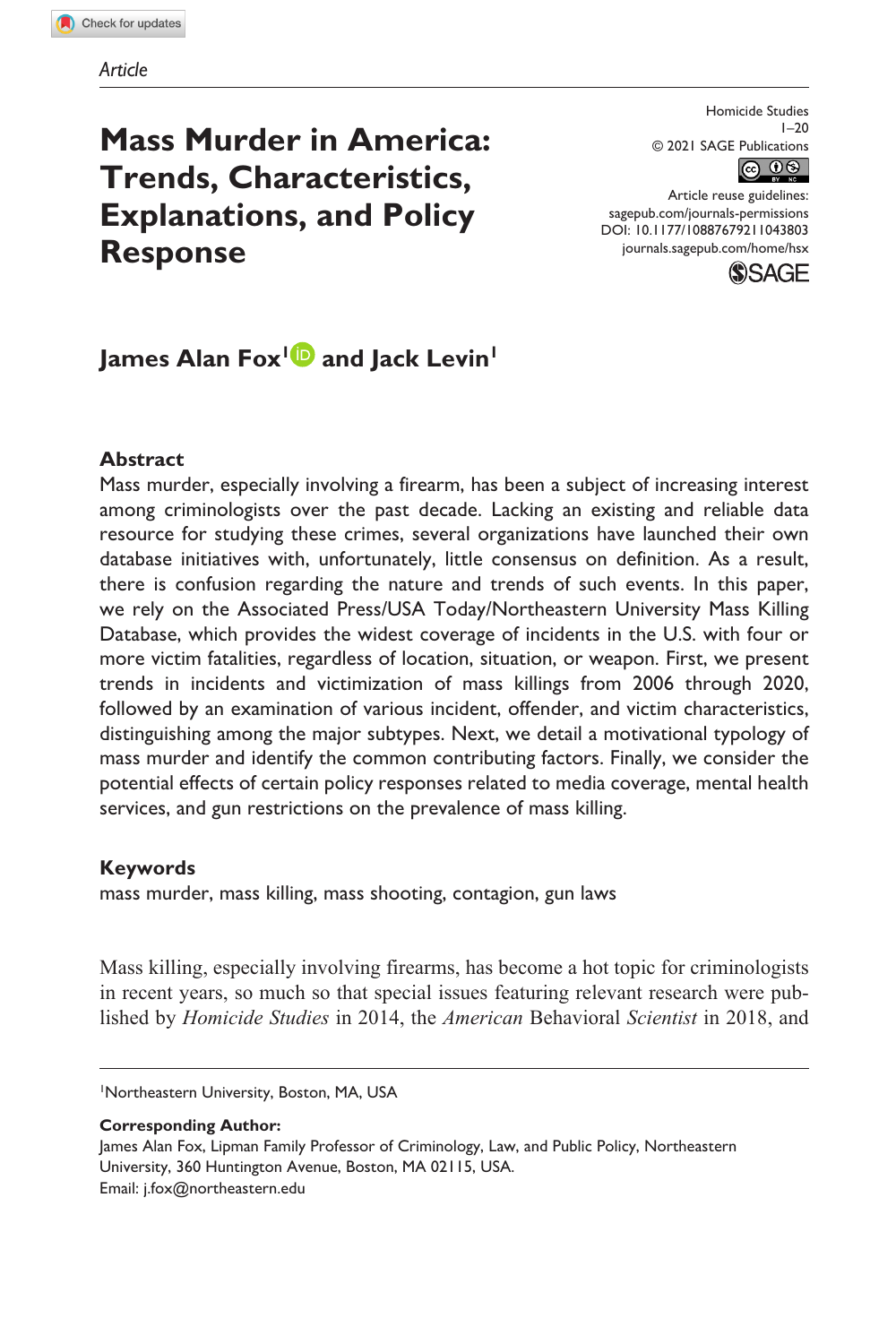*Criminology and Public Policy* in 2020. This level of attention stands in sharp contrast to the near disregard of mass murder within the discipline several decades ago, even in the wake of some high-profile incidents.

By contrast, scholars outside of the social sciences engaged in lively debates about causal factors. When Richard Speck strangled and stabbed eight nurses in Chicago in July 1966, some geneticists speculated about the possible role of an extra Y chromosome and whether the Texas drifter was a so-called "Super male" (Saxe, 1969). And after Charles Whitman fatally shot 14 victims in August 1966 from the tower at the University of Texas, neurologists considered the significance of a walnut-size tumor found in his brain during an autopsy (Prutting, 1968).

Toward the end of the last century, serial killers like Theodore Bundy and Jeffrey Dahmer drew interest from many criminologists, as well as the general public. Meanwhile, mass murder continued to be ignored by all but a few scholars, despite several devastating events—including the 1984 massacre of 21 at a California McDonald's, the 1986 fatal shooting of 14 postal workers in Oklahoma by a disgruntled letter carrier in the first of a series of similar rampage shootings that spawned the term "going postal," the 1990 torching of a New York City social club in which 87 people perished, and the shooting deaths of 23 customers at a Texas restaurant in 1991. Not only did many criminologists consider such events to be so rare that mass murder was not a suitable focus for empirical analysis, but some assumed that mental illness played a significant role, making such criminal behavior more the domain of forensic psychiatry.

The year 2012, however, became a watershed, when three major shooting sprees at a California university, a Colorado movie theater, and a Connecticut elementary school—suddenly had criminologists and other social scientists taking notice. According to *Google Scholar*, the (approximate) number of books and articles pertaining to mass shooting increased exponentially: specifically, from 48 in the 1980s, to 266 in the 1990s, to 1,080 in the 2000s, and surging to 11,300 in the 2010s. Besides scholarship in this arena, mass shooting emerged in recent years as a funding priority at the National Institute of Justice.

# **Show Me the Data**

With interest in the topic growing among the public, politicians and professors alike, criminologists and other social scientists were frustrated by the lack of official data on mass shootings. Some researchers looked to the FBI's Supplementary Homicide Reports (SHR) as a resource, focusing on incidents with four or more victims, consistent with the long-standing threshold for mass murder. Unfortunately, these data are quite flawed in coverage of mass killing (see Overberg et al., 2013). Many incidents, including some with large body counts, are missing from the SHR. Also, in many cases, a police department will improperly include in an incident record all victims killed or injured in the same event, making it appear as if it were a mass killing.

In the absence of a reliable resource on cases, several news organizations and academic groups attempted to build their own databases. However, because there was no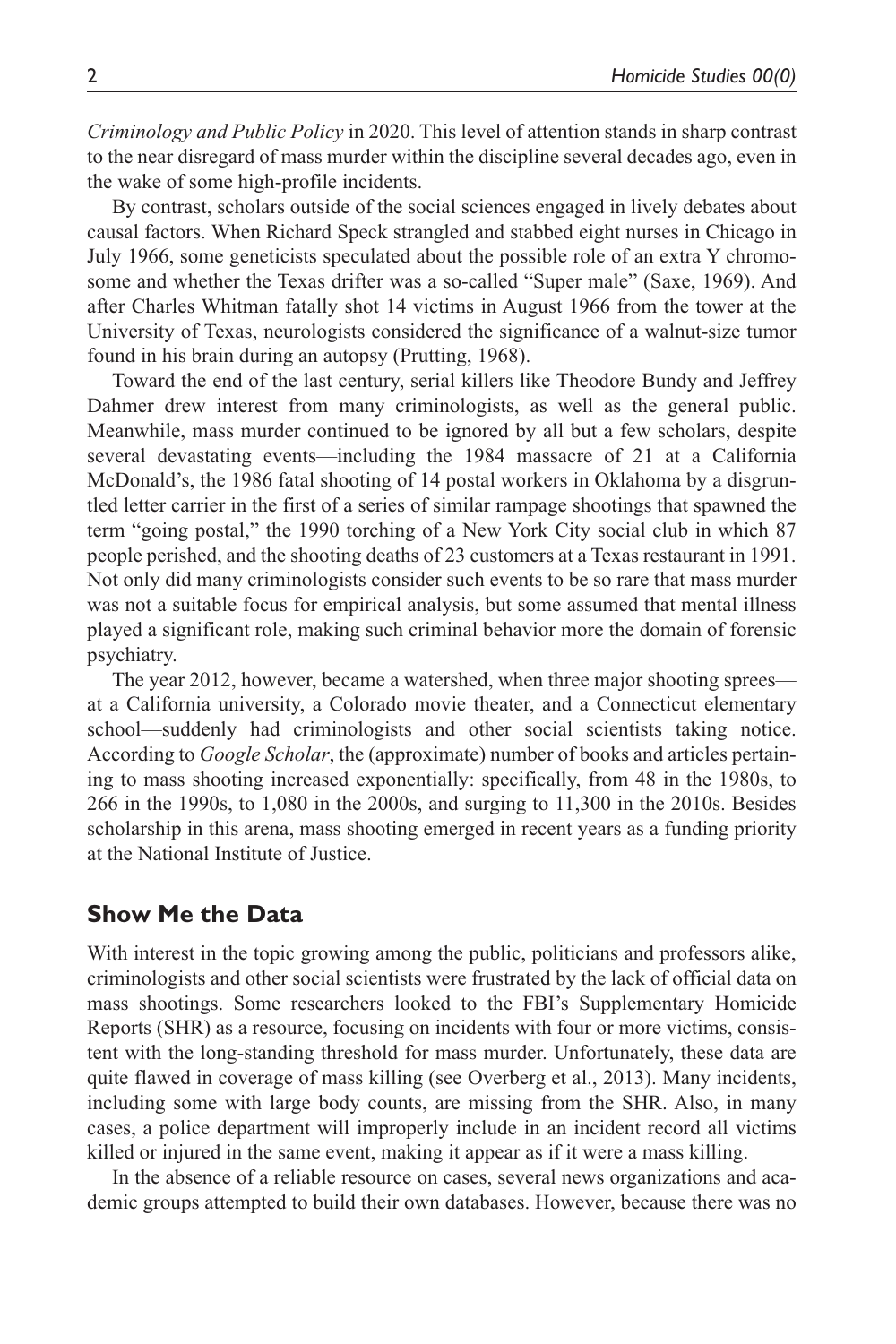consensus on definition, the competing databases told very different stories about incidence and trend. Some databases, such as the Mother Jones initiative, focused on the narrowest set of cases (deadly mass shootings in a public place), while others, such as the project launched by Everytown for Gun Safety, included cases regardless of location or motivation. Besides differences in defining characteristics, there was also no agreement as to the minimum victim count, with thresholds for the number of victims killed ranging from three up to six.

Even more problematic, there remains disagreement as to whether the victim threshold should include all those shot or just the fatalities. Since nothing in the phrase "mass shooting" necessarily implies death, the Gun Violence Archive (GVA) adopted the definition of four or more victims shot regardless of the extent of injury, finding hundreds of incidents a year and as many as seven on the same day.

We do not mean to ignore the awful suffering that comes from gunshot wounds, but death is different. Conflating fatalities with injuries, some of which may be minor, can be terribly misleading. Nearly half of the GVA mass shootings resulted in no fatalities, and less than one-quarter involved multiple deaths. Only 7% reached the threshold of a mass killing (at least four victim fatalities).

Mass confusion arises when figures associated with the broadest notion of mass shooting are referenced when reporting on an incident of much greater severity (Fox & Levin, 2015). Unfortunately, the GVA counts of mass shootings are frequently invoked to portray horrific shootings with double-digit death counts as commonplace—the "new normal" as some contend.

News stories about mass shootings often cite GVA statistics showing more cases than days in the year as context. In May 2021, for example, the *New York Times* (see Victor & Taylor, 2021) published what was described as a "partial list" of the 13 mass shootings occurring up to that point in the year, adding that there were "many more" not included. However, the "partial list" of mass shootings was the *entire* list with four or more victims killed. The incidents not listed were the nearly 200 of lesser severity, half with no deaths. In effect, the "partial list" characterization misleadingly implied that the others were like the 13 deadliest.

Another source of confusion involves active shooter events in which a gunman is "actively engaged in killing or attempting to kill people in a populated area." Imprecise reporting on these cases can easily deceive the public, inadvertently creating panic. News stories often conflate active shooter events with mass shootings. However, most of the wannabe mass killers fail to realize their goal. Nearly half of these events result in at most one victim fatality. One-quarter involve no deaths, and some even result in no one being injured.

## **Epidemic or Moral Panic**

To be clear, we adopt the traditional definition of mass murder: four or more killed, not including the assailant, and mass shootings as a subset of those deadly incidents that involve firearms. Moreover, we do not limit consideration just to mass shootings in public settings. Family members killed by a husband/father, for example, are just as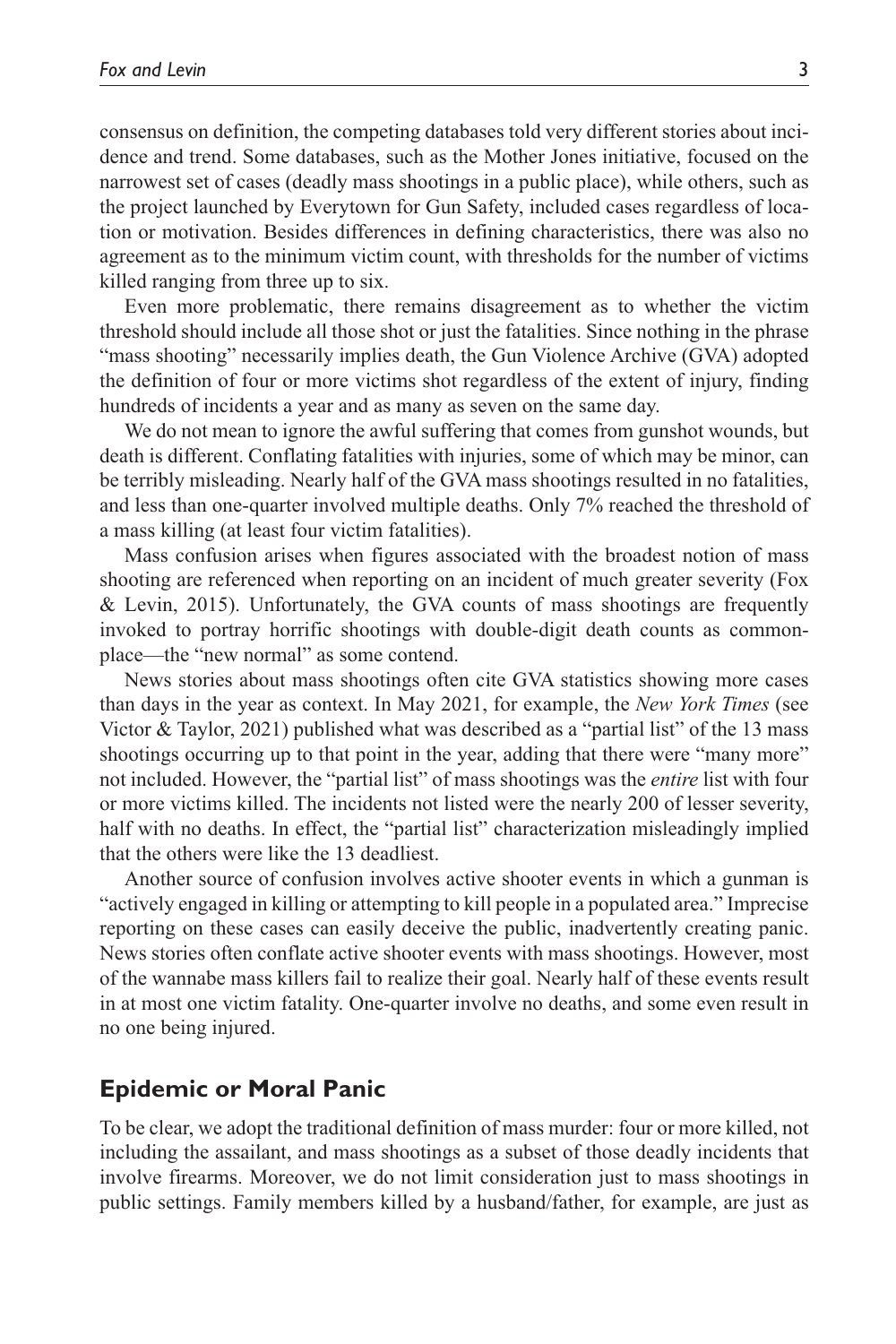

**Figure 1.** Trends in mass killing incidents, 2006 to 2020.

dead as victims gunned down in a restaurant or school. Although massacres in private homes do not receive anywhere near the media coverage or generate the same level of fear, these deaths matter just as much. We also include mass killings involving weapons other than firearms. Not invoking debate over gun control, these cases are relatively obscure. But, here too, the victims suffer horribly from a stabbing or bludgeoning, and their deaths are no less tragic than those from gunfire.

With the intense focus in recent years on mass shootings, all ongoing data collection efforts, except one, are restricted to mass killings by gunfire. In this paper, however, we rely on that one exception—the Associated Press/USA Today/Northeastern University database of all mass killings since 2006 with at least four victim fatalities. Over the 15 years from 2006 through 2020, there was a total of 448 mass killings, involving 567 offenders, 2,357 victims killed, and another 1,693 injured. Also, because of the special interest in shootings, particularly in public settings, we distinguish cases by weapon and type of incident.

Survey after survey have found disturbingly high levels of fear connected to mass shootings. Nearly half of Americans report being worried about falling victim to a mass shooting (Brenan, 2019), and one-third say they avoid public places because of the threat of a mass shooting (American Psychological Association, 2019). Moreover, as many as one-quarter of Americans believe that mass shootings are responsible for the most gun fatalities—more than suicide, accidental shootings, and homicides other than mass shootings (APM Research Lab, 2019).

The facts belie these concerns and perceptions, suggesting a moral panic rather than an epidemic, as some have described the situation. As shown in Figure 1, except for a short-term spike in 2019, the counts of mass killings, mass shootings, and mass public shootings have remained relatively level, at least over the past decade and a half. Over that time frame, there have been, on average, about 30 mass killings annually, two dozen of them with a gun. The number of mass shootings in public settings, the type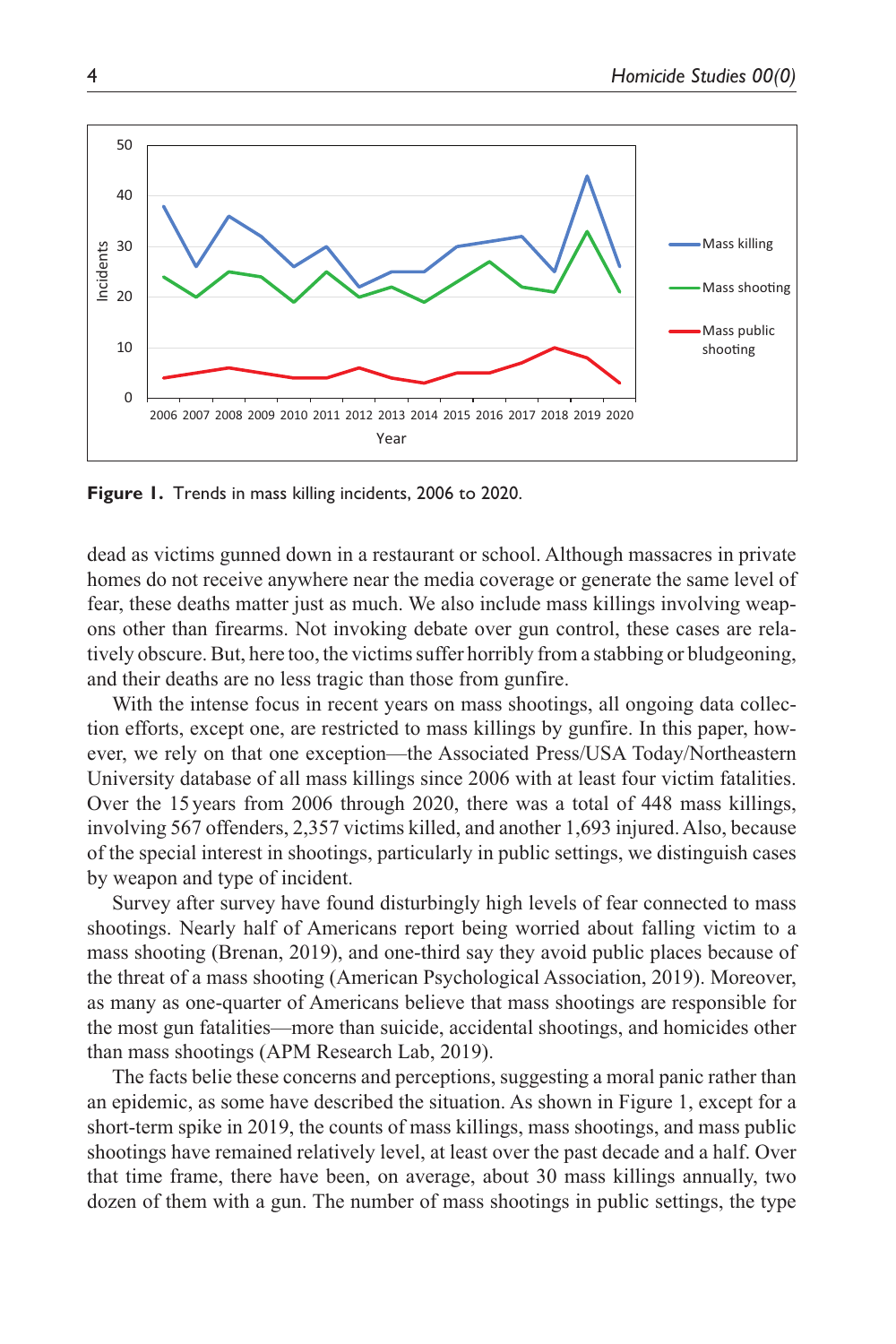

**Figure 2.** Trends in mass killing incidents by type, 2006 to 2020.

of event that scares people the most, has ranged from 3 in 2020 up to 10 in 2018, with an average of fewer than a half-dozen annually. Notably, the dip in 2020 occurred amidst the COVID-19 pandemic when many schools, restaurants, and other public venues were shuttered. Sadly, in the early months of 2021, with the nation moving toward a more normal way of life, the number of such incidents rebounded.

As indicated, mass killings encompass several rather distinct types of events. Figure 2 displays trends by incident type: family massacres; mass killings associated with ongoing criminal activity such as robbery, gang conflict, or drug trade; mass public killings (92% of which are shootings); and others (including some unsolved cases) fitting none of these categories. Nearly half of all cases involve family relationships and private settings, while felony-related and public massacres each contribute almost 20% of the total. In terms of trend, the annual counts have fluctuated absent any upward or downward trajectory, except for a spike in public shootings in the 2years prior to the 2020 pandemic-associated drop.

The horror of mass killing lies, of course, in the large number of victims who lose their lives in these attacks. As shown in Figure 3, the total annual victim count remained relatively flat up until a surge in fatalities from 2016 through 2019. This spike was primarily linked to a few shootings with especially large numbers of victims killed—49 in the 2016 Pulse Nightclub shooting in Orlando; 60 at a Las Vegas concert shooting and 25 in the Sutherland Springs, Texas church rampage, both in 2017; and 23 in the 2019 massacre at an El Paso Walmart. In fact, these four shootings are half of all incidents with at least 20 victims fatally shot that have occurred in the U.S. over at least the past century. In addition to these four, five other shootings with at least 10 killed happened during the 2016 to 2019 timeframe. Together these nine shootings represent half of all attacks since 2006 with victim counts reaching double digits.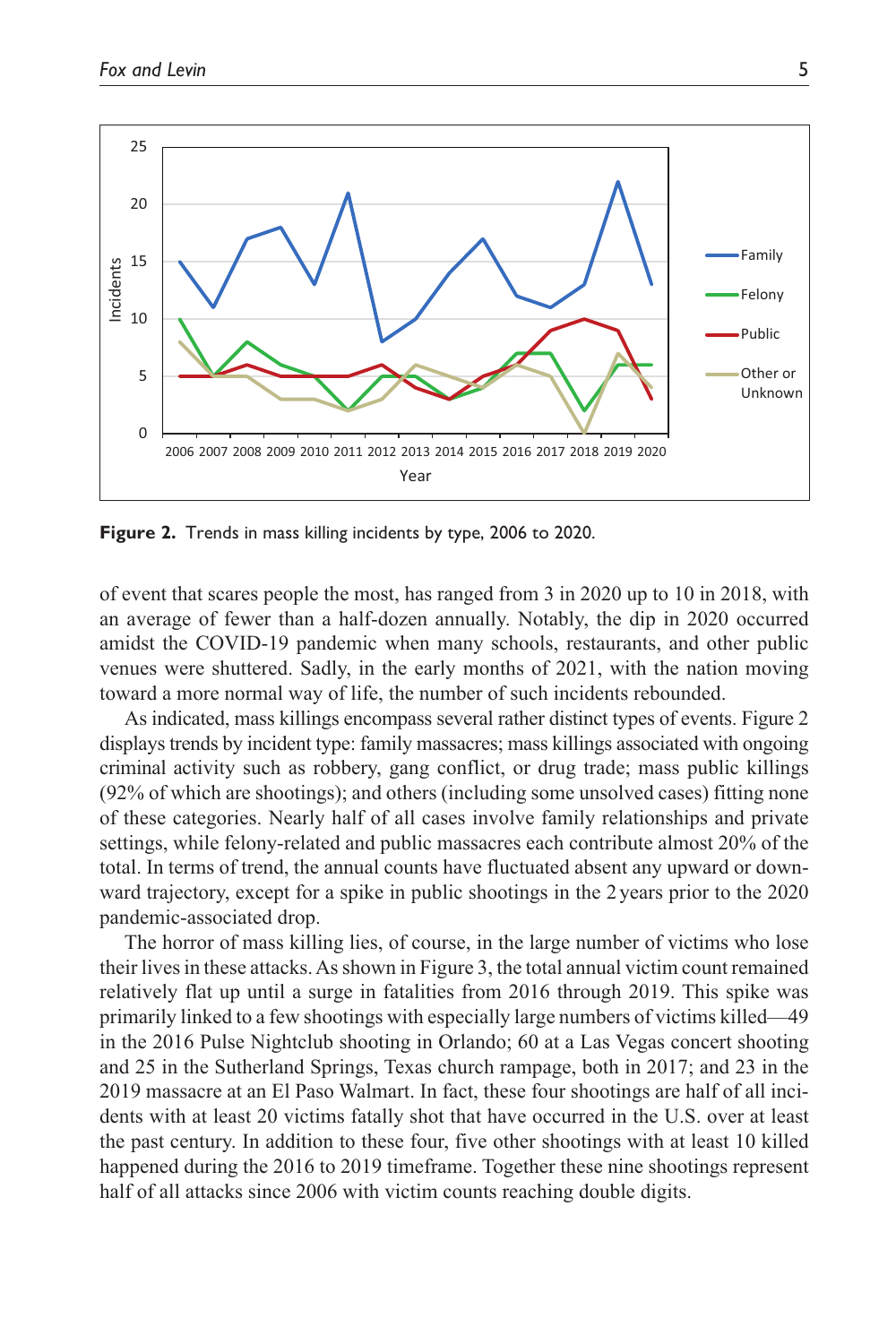

**Figure 3.** Trends in mass killing victims, 2006 to 2020.

Whether the recent rise in large-scale mass shootings will continue is a matter of speculation. However, using an approach previously developed to model and forecast rare catastrophic events such as earthquakes, Duwe et al. (2021) projected, under a series of assumptions about future trajectories, the likelihood of a mass public shooting at least as deadly as the 2017 Las Vegas massacre in which 60 were killed. They estimated that there is a 35% chance of such a devastating event by the year 2040.

Despite the extensive media focus and public debate about mass murder, these crimes represent a very small percentage of the nation's homicide problem. Even during the 2016 to 2019 surge in victimization, the share of homicide deaths linked to mass killings was only 1.2%, up from 0.9% over the prior decade. Whatever the future holds, it is doubtful, or at least premature, to describe the carnage from mass killing as anything close to an epidemic.

# **Characteristics of Incidents, Offenders, and Victims**

As indicated, mass murder spans several specific types of events, distinguished by victim-offender relationship, motivation, and location. The patterns and characteristics of these incidents, those who perpetrate them, and those they target differ greatly across the major types: family killings, felony-related murders, and massacres in public settings.

The breakdowns of incident characteristics by type of mass murder are displayed in Table 1. As presented, the largest number of incidents (48% of the 448 incidents over the 15-year time frame) occurred in the family. However, the average numbers killed and injured in public incidents are much greater than those in any other type. As a substantial share, some 38% reflect indiscriminate rather than selective targeting of victims. Moreover, a relatively large pool of potential victims tends to congregate in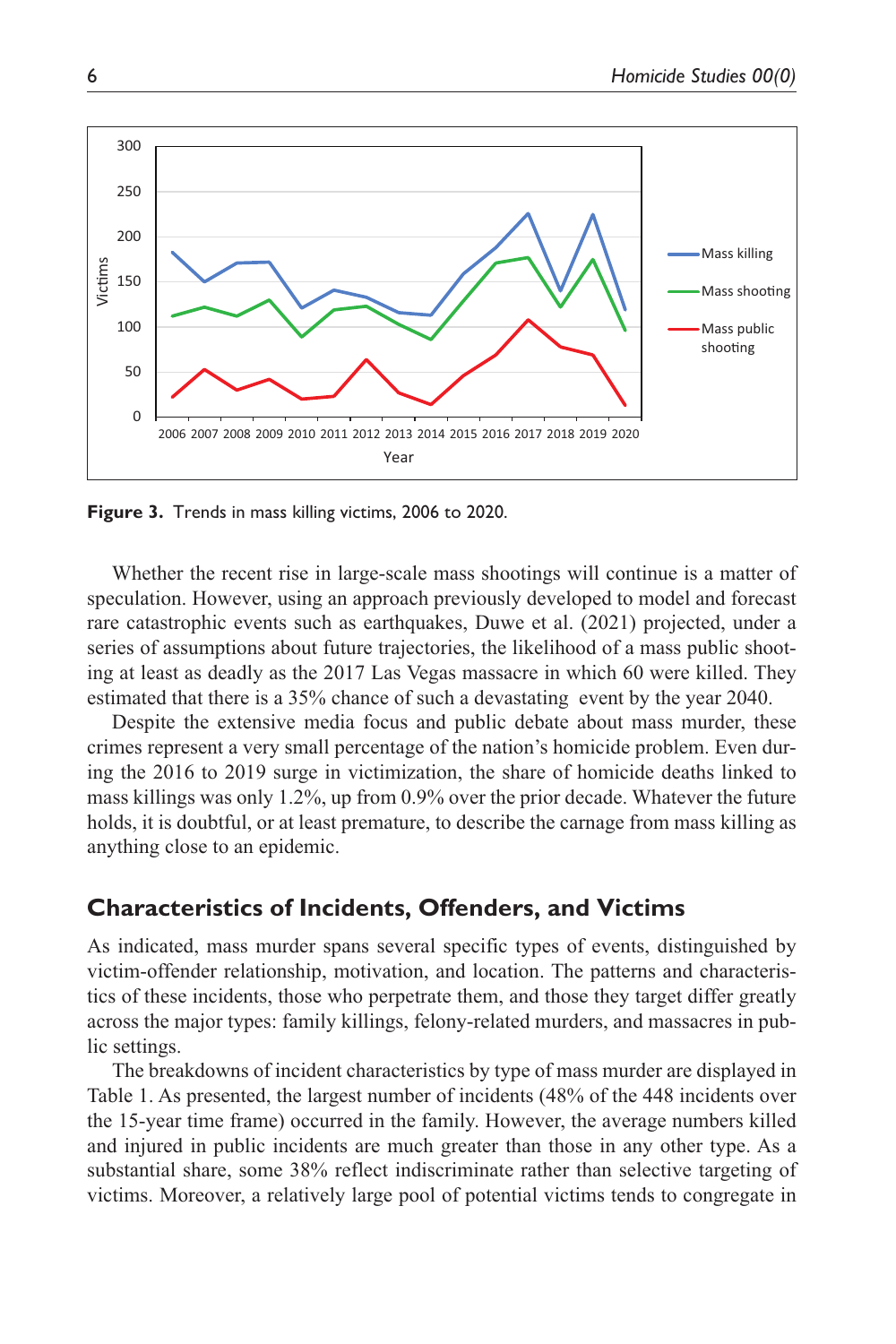| Characteristic            | Type of incident |              |        |       |       |
|---------------------------|------------------|--------------|--------|-------|-------|
|                           | Family           | Felony       | Public | Other | Total |
| Number of incidents       | 215              | 89           | 86     | 58    | 448   |
| Number of victims killed  |                  |              |        |       |       |
| Mean                      | 4.55             | 4.48         | 8.37   | 4.47  | 3.26  |
| Maximum                   | 10               | 8            | 60     | 8     | 60    |
| Number of victims injured |                  |              |        |       |       |
| Mean                      | 0.42             | 0.73         | 17.38  | 0.74  | 3.78  |
| Maximum                   | 6                | 10           | 867    | 3     | 867   |
| Geographic region (%)     |                  |              |        |       |       |
| East                      | 8.8              | 13.5         | 16.3   | 10.3  | 11.4  |
| Midwest                   | 22.3             | 33.7         | 19.8   | 29.3  | 25.0  |
| South                     | 47.0             | 32.6         | 32.6   | 37.9  | 40.2  |
| West                      | 21.9             | 20.2         | 31.4   | 22.4  | 23.4  |
| Total                     | 100.0            | 100.0        | 100.0  | 100.0 | 100.0 |
| Situation (%)             |                  |              |        |       |       |
| Interpersonal conflict    | 66.0             | $\mathsf{L}$ | 17.4   | 37.9  | 40.2  |
| Despondency               | 19.5             | 0.0          | 3.5    | 5.2   | 10.7  |
| Employment grievance      | 0.0              | 0.0          | 14.0   | 1.7   | 2.9   |
| Profit                    | 1.9              | 78.7         | 1.2    | 13.8  | 18.5  |
| Indiscriminate            | 0.0              | 0.0          | 38.4   | 1.7   | 7.6   |
| Gang conflict             | 0.0              | 11.2         | 2.3    | 0.0   | 2.7   |
| Hate/terrorism            | 0.0              | 0.0          | 15.1   | 0.0   | 2.9   |
| Other                     | 4.7              | 6.7          | 5.8    | 5.2   | 5.4   |
| Undetermined              | 7.9              | 2.2          | 2.3    | 34.5  | 9.2   |
| Total                     | 100.0            | 100.0        | 100.0  | 100.0 | 100.0 |
| Location (%)              |                  |              |        |       |       |
| Residence                 | 92.6             | 71.9         | 2.3    | 65.5  | 67.6  |
| Hotel/shelter             | 0.0              | 2.2          | 4.7    | 5.2   | 2.0   |
| Commercial/retail         | 0.5              | 6.7          | 40.7   | 5.2   | 10.0  |
| School/college            | 0.0              | 0.0          | 11.6   | 0.0   | 2.2   |
| Government                | 0.0              | 0.0          | 9.3    | 0.0   | 1.8   |
| House of worship          | 0.5              | 0.0          | 5.8    | 0.0   | 1.3   |
| Vehicle                   | $\mathsf{I}$ .4  | 6.7          | 0.0    | 8.6   | 3.1   |
| Open space                | 0.9              | 0.1          | 14.0   | 8.6   | 6.3   |
| Multiple                  | 4.2              | 2.2          | 11.6   | 6.9   | 5.6   |
| Total                     | 100.0            | 100.0        | 100.0  | 100.0 | 100.0 |
| Primary weapon used (%)   |                  |              |        |       |       |
| Shooting                  | 72.6             | 80.9         | 91.9   | 65.5  | 77.0  |
| Stabbing                  | 10.2             | 5.6          | 1.2    | 5.2   | 6.9   |
| Fire                      | 6.5              | 5.6          | 4.7    | 19.0  | 7.6   |
| Other                     | 10.7             | 7.9          | 2.3    | 10.3  | 8.5   |
| Total                     | 100.0            | 100.0        | 100.0  | 100.0 | 100.0 |

# **Table 1.** Characteristics of Mass Killing Incidents.

 *(continued)*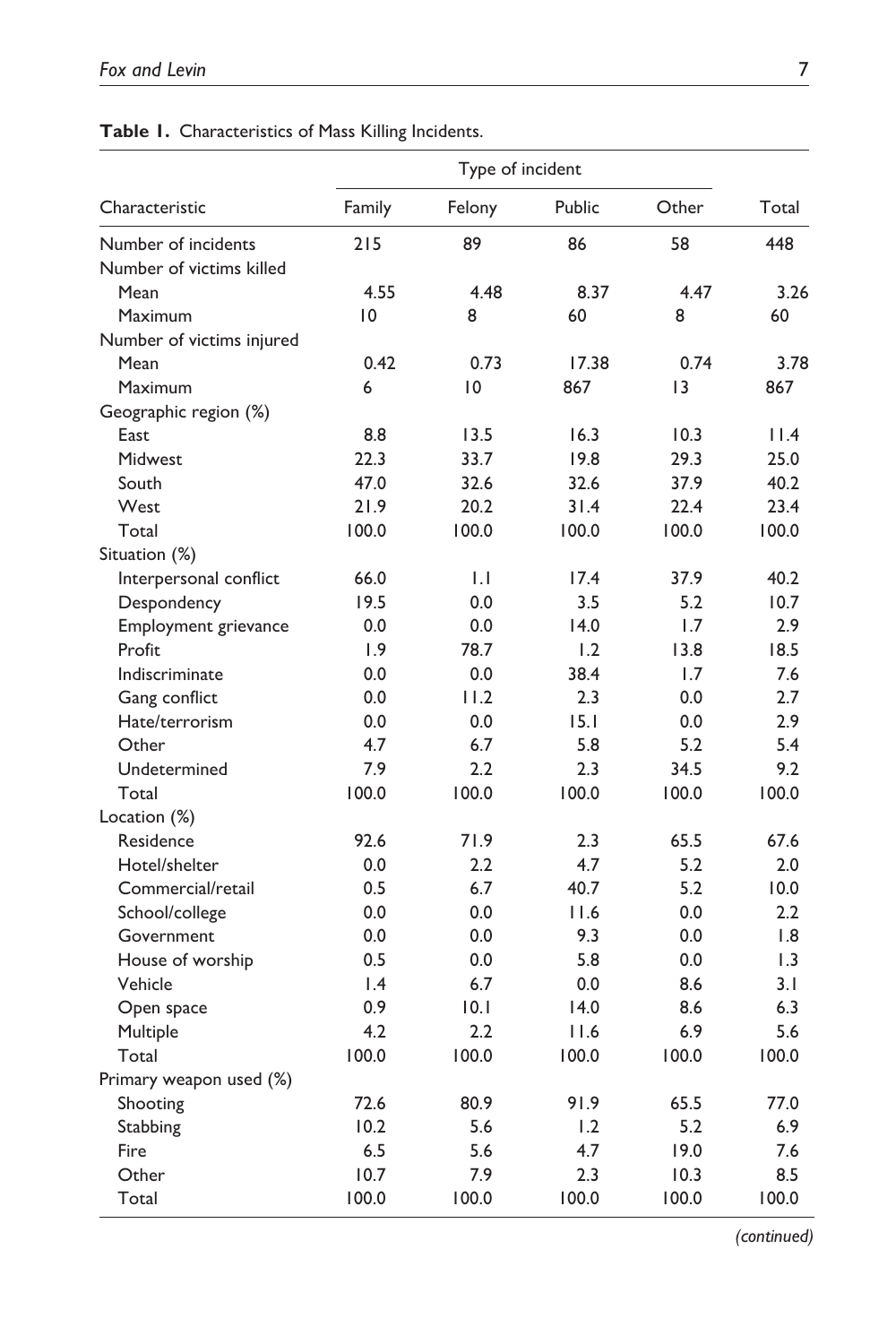| Characteristic      | Type of incident |        |        |       |       |
|---------------------|------------------|--------|--------|-------|-------|
|                     | Family           | Felony | Public | Other | Total |
| Type of $gun^*(% )$ |                  |        |        |       |       |
| Handgun             | 37.2             | 37.0   | 47.3   | 17.1  | 38.3  |
| Rifle               | 7.8              | 7.4    | 28.6   | 5.7   | 13.9  |
| Shotgun             | 8.1              | 0.7    | 6.4    | 4.3   | 5.8   |
| Unknown type        | 12.8             | 28.9   | 2.7    | 32.9  | 14.7  |
| Non-gun             | 34.1             | 25.9   | 15.0   | 40.0  | 27.3  |
| Total               | 100.0            | 100.0  | 100.0  | 100.0 | 100.0 |

#### **Table 1. (continued)**

\*These percentages are based on a total of 721 weapons used, including 475 guns.

schools, shopping malls, cinemas, and other public places, where they are easy to attack.

Some noteworthy patterns appear in the regional distributions of mass killings by type of incident when compared to population shares aggregated across the timeframe. The Southern states are substantially over-represented in family annihilations as compared to the population share (47.0% vs. 37.4%) and to a lesser extent compared to homicide overall. This, in part, reflects the tendency for the region to have larger families (and thus larger numbers of potential victims) and a higher prevalence of guns in the home (Schell et al., 2020). The Midwest region is over-represented in felonyassociated mass killings as compared to its population figure (33.7% vs. 21.4%), which is connected to a high prevalence of these incidents in the region's large urban centers, especially Chicago and Detroit. Mass public shootings are over-represented in the West compared to its population share (31.4% vs. 23.5%); however, this is mostly linked to two states: California with 14.0% of incidents and especially Washington with 7.0% of cases (more than three times its population share).

Focusing on family massacres, which constitute nearly half of all mass killings, it is not surprising that almost all took place in a private residence and about two-thirds were motivated by some interpersonal conflict between the assailant and his or her victims. Over 70% of felony-related mass killings also occurred in private residences reflecting a large number of home invasions, many of which involved break-ins related to drug trafficking. Public mass shootings were spread over a variety of locations, however, with over 40% occurring in commercial or retail settings such as restaurants, bars, and shopping malls.

For all incident types, the majority of mass killings (77% of the total) were committed with a firearm. However, more than one-quarter of the family slayings involved weapons other than a firearm as these killings, committed in a confined space, could be carried out effectively with less lethal means, such as a stabbing or bludgeoning. Public massacres, by contrast, generally required a firearm in light of the ability that potential victims would otherwise have to escape injury or at least death. Finally, defying the popular conception about the role of assault weapons, it was handguns—38%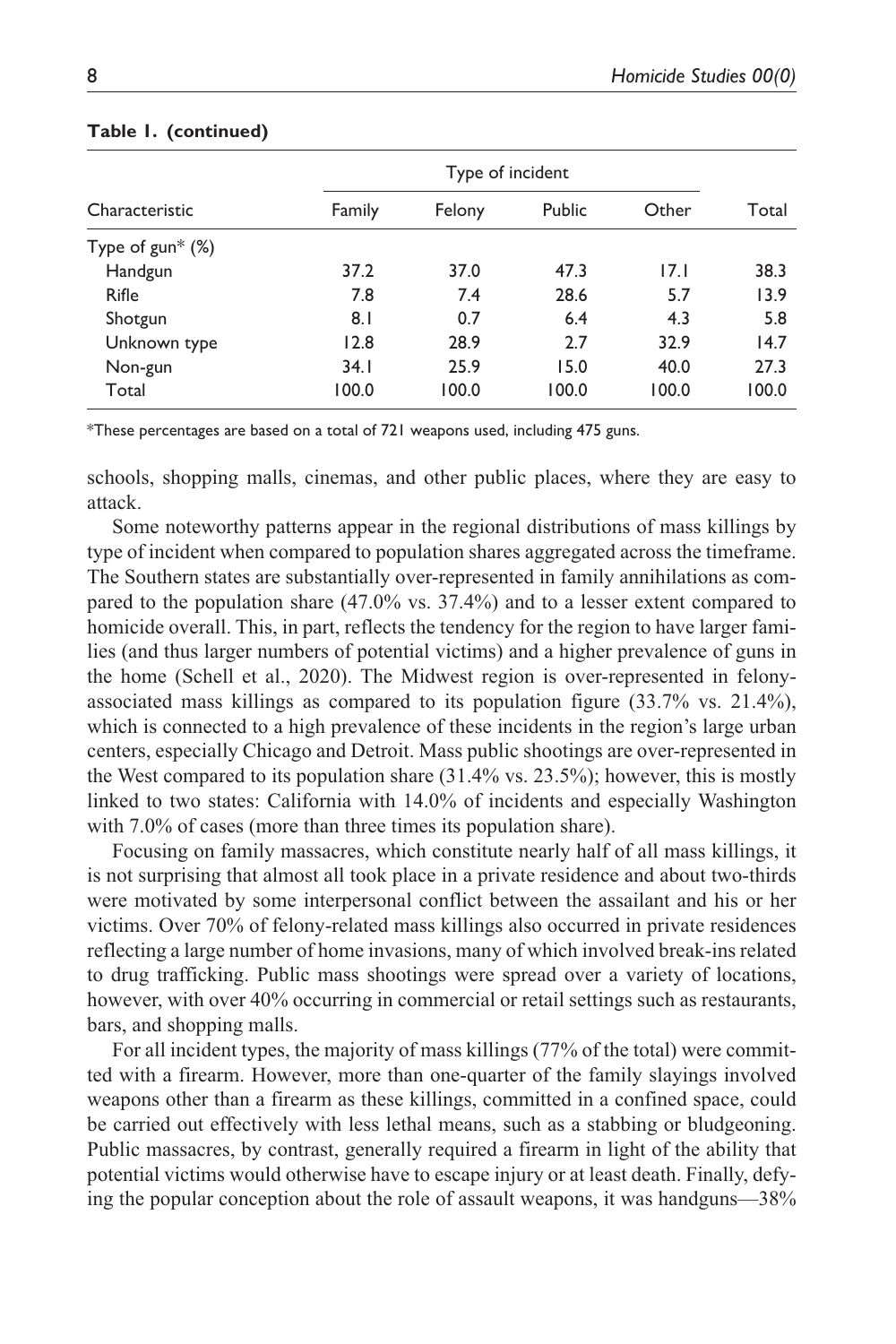of the total—and not rifles or shotguns that were most likely to be used as a weapon of mass murder destruction. The wider reliance on handguns, owing to the ease of concealment compared to long guns, held even for public massacres. Of course, the handguns were sometimes equipped with a large capacity magazine, as in, for example, the April 2007 Virginia Tech shooting.

Next, Table 2 shows characteristics of the offenders by type of incident. Those who massacre their family members tend to be white (52.3%) and male (89.9%), paralleling racial/ethnic and gender patterns in the larger population of homicide offenders generally. Only in felony-related mass murders do Black (57.1%) and, to a lesser extent, Hispanic (16.4%) killers contribute significantly. Also not unlike homicide characteristics generally, felony-related mass killers tend to be young (64.3% under 30), male (95.4%), and rarely suicidal (0.5%). Also, with respect to age, given the substantial participation of husband/father killers, it makes sense that family annihilators would tend to be older than mass killers in any other setting. Indeed, almost 67% of family mass murderers were age 30 or older and more than 32% were 40 or older. In both family and public massacres, a substantial number of offenders took their own lives. Some family killers believe they can reunite spiritually with their dead victims in the hereafter. Suicidal killers in public settings typically spend weeks or months planning their attack, knowing all along that the end is in sight. Those who commit mass killings in public places tend to be young (51.2%, under 30), reflective of the age of onset for serious mental illness from which many of these assailants suffer. Moreover, if they do not take their own lives, they may be killed by the police or a bystander.

Table 3 displays age, race, sex, and relationship breakdowns for victims of mass murder, patterns largely a result of the offender characteristics displayed in Table 2. Over half of the victims of family massacres are children or adolescents, typically murdered by a parent or sibling. Females outnumber males as victims, given that the wife, ex-wife, or girlfriend is usually the primary target of a male assailant with other family members—usually children—evenly divided between the sexes. Because of the random selection of victims targeted in many felony-related massacres (18.5% strangers) and most public massacres (67.1% strangers), those unfortunate to be victimized are simply at the wrong place to be at a dangerous time. As a result, the demographic characteristics of these victims do not differ much from the general population.

# **A Typology of Motivations**

One of the most intriguing yet often perplexing questions concerning mass murder is in determining what prompted an assailant to take so many lives. In some incidents, the motivation is complex consisting of multiple forces that are challenging to reconcile, while other attacks—especially when the offender confesses or leaves behind written or video documentation of purpose—reveal a single provocation that can be easily identified. Of the many ways one might classify these incidents, a motivationbased typology with five categories—power, revenge, loyalty, terror, and profit—is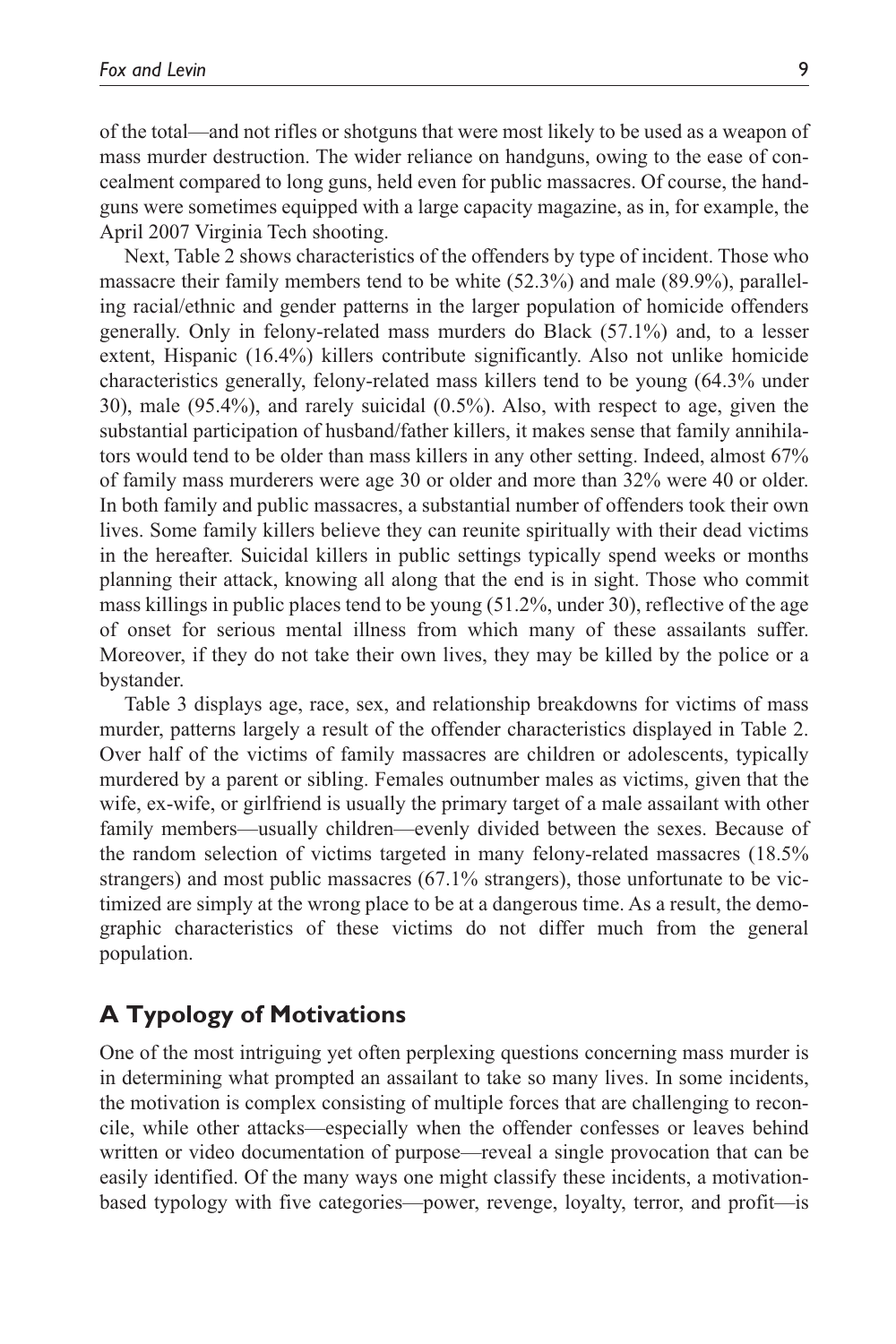|                       | Type of incident |        |        |       |       |
|-----------------------|------------------|--------|--------|-------|-------|
| Characteristic        | Family           | Felony | Public | Other | Total |
| Number of offenders   | 227              | 185    | 89     | 65    | 567   |
| Age of offender (%)   |                  |        |        |       |       |
| Under 20              | 6.2              | 15.2   | 5.7    | 17.4  | 10.0  |
| $20 - 29$             | 26.4             | 49.1   | 45.5   | 32.6  | 37.4  |
| $30 - 39$             | 35.2             | 29.2   | 13.6   | 23.9  | 28.8  |
| $40 - 49$             | 23.3             | 5.3    | 21.6   | 8.7   | 16.0  |
| $50+$                 | 8.8              | 1.2    | 13.6   | 17.4  | 7.9   |
| Total                 | 100.0            | 100.0  | 100.0  | 100.0 | 100.0 |
| Race of offender* (%) |                  |        |        |       |       |
| White                 | 52.3             | 17.1   | 54.4   | 54.3  | 41.8  |
| <b>Black</b>          | 29.0             | 57.1   | 26.6   | 31.4  | 37.6  |
| Hispanic              | 11.4             | 16.4   | 8.9    | 8.6   | 12.3  |
| Asian                 | 6.7              | 5.7    | 5.1    | 2.9   | 5.8   |
| Other                 | 0.5              | 3.6    | 5.1    | 2.9   | 2.5   |
| Total                 | 100.0            | 100.0  | 100.0  | 100.0 | 100.0 |
| Sex of offender (%)   |                  |        |        |       |       |
| Male                  | 89.9             | 95.4   | 94.3   | 91.5  | 92.5  |
| Female                | 10.1             | 4.6    | 5.7    | 8.5   | 7.5   |
| Total                 | 100.0            | 100.0  | 100.0  | 100.0 | 100.0 |
| Offender suicide (%)  |                  |        |        |       |       |
| No                    | 56.8             | 99.5   | 62.2   | 86.3  | 74.5  |
| Yes                   | 43.2             | 0.5    | 37.8   | 13.7  | 25.5  |
| Total                 | 100.0            | 100.0  | 100.0  | 100.0 | 100.0 |

**Table 2.** Characteristics of Mass Killing Offenders.

\*Race information was unavailable for 21.2% of the offenders.

particularly useful. Like most typologies, of course, the categories are not mutually exclusive; some mass killings involve a mixture of motivations.

A large number of mass killings reflect a theme in which power and control are dominant. In its most extreme form, the so-called "pseudo-commando" has a passion for symbols of power, including assault weapons, and may even dress in battle fatigues in preparation for an armed assault. In November 2017, for example, Devin Patrick Kelley, a 26-year-old control freak, adorned black body armor and a skull mask bearing a logo ominously similar to that of Marvel comics "The Punisher," and carried an AR-556 rifle equipped with several militarist accessories to the First Baptist Church of Sutherland Springs, Texas, where he slaughtered 25 parishioners and wounded more than 20 others. Although his choice of target reflected several personal issues plus his disdain for religion, Kelley described himself as "the angel of death" and boasted "no one can stop me."

Some killers regard mass murder as an opportunity to go from obscurity or outright rejection to a position of importance or power, even if posthumously. They do what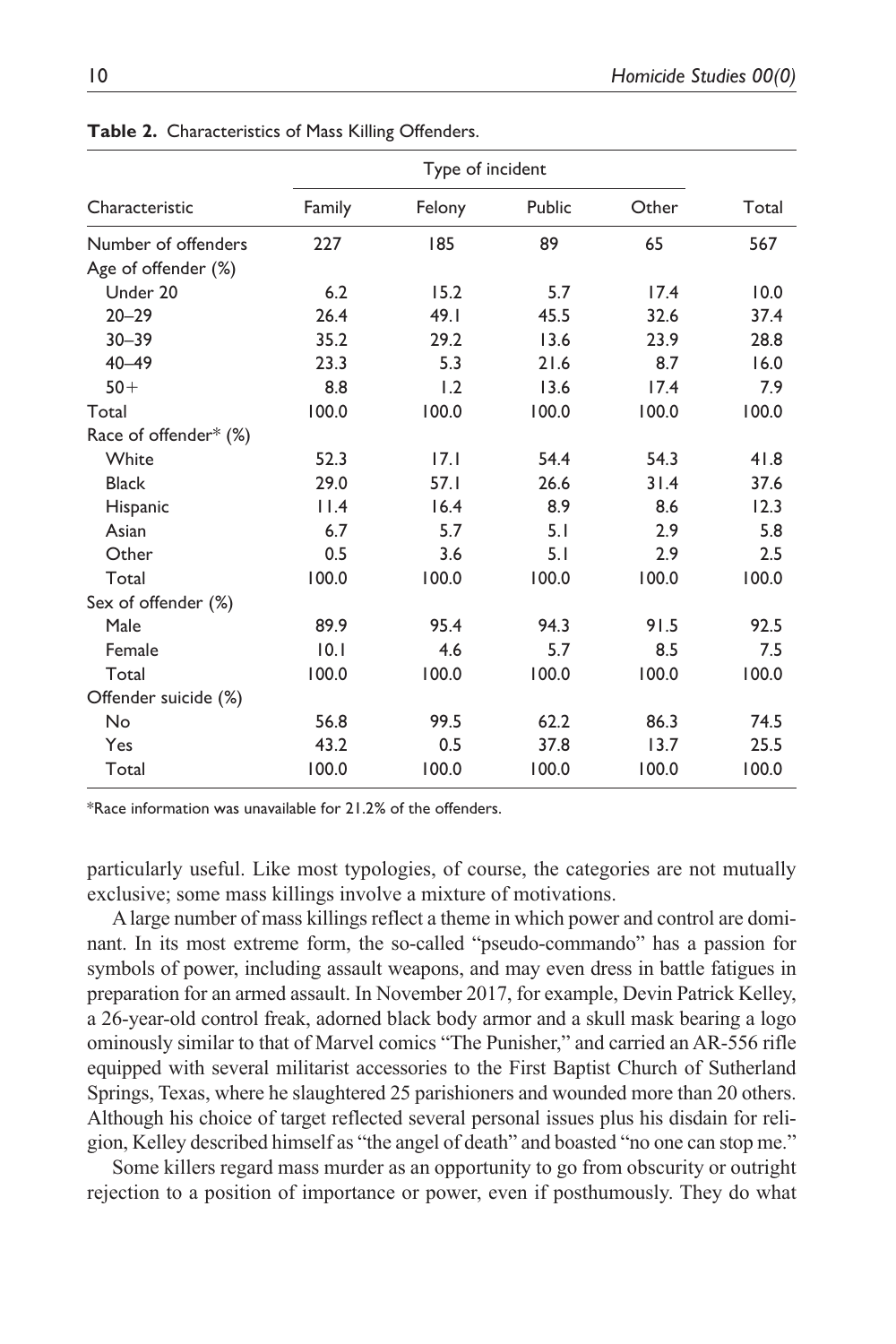| Characteristic                         | Type of Incident |        |        |       |       |
|----------------------------------------|------------------|--------|--------|-------|-------|
|                                        | Family           | Felony | Public | Other | Total |
| Number of victims                      | 979              | 399    | 720    | 259   | 2,357 |
| Age of victim (%)                      |                  |        |        |       |       |
| Under 10                               | 30.4             | 6.6    | 4.3    | 11.8  | 16.4  |
| $10 - 19$                              | 20.2             | 19.6   | 8.8    | 13.3  | 15.9  |
| $20 - 29$                              | 10.5             | 30.0   | 23.0   | 32.2  | 20.0  |
| $30 - 39$                              | 11.6             | 14.2   | 17.8   | 18.0  | 14.6  |
| $40 - 49$                              | 9.5              | 13.7   | 13.2   | 13.7  | 11.8  |
| $50+$                                  | 17.8             | 15.8   | 32.9   | 11.0  | 21.3  |
| Total                                  | 100.0            | 100.0  | 100.0  | 100.0 | 100.0 |
| Race of victim <sup>*</sup> (%)        |                  |        |        |       |       |
| White                                  | 50.8             | 38.6   | 61.7   | 49.1  | 52.0  |
| <b>Black</b>                           | 24.6             | 37.2   | 11.1   | 30.4  | 23.1  |
| Hispanic                               | 14.5             | 18.3   | 20.2   | 11.6  | 16.6  |
| Asian                                  | 7.3              | 5.9    | 5.5    | 4.9   | 6.3   |
| Other                                  | 2.8              | 0.0    | 1.5    | 4.0   | 2.1   |
| Total                                  | 100.0            | 100.0  | 100.0  | 100.0 | 100.0 |
| Sex of victim (%)                      |                  |        |        |       |       |
| Male                                   | 43.7             | 62.2   | 57.5   | 60.2  | 52.9  |
| Female                                 | 56.3             | 37.8   | 42.5   | 39.8  | 47.1  |
| Total                                  | 100.0            | 100.0  | 100.0  | 100.0 | 100.0 |
| Relationship of victim to offender (%) |                  |        |        |       |       |
| Intimate partner                       | 12.7             | 0.3    | 1.1    | 3.1   | 6.0   |
| Child                                  | 30.6             | 0.0    | 0.0    | 0.4   | 12.8  |
| Parent                                 | 6.4              | 0.0    | 0.6    | 0.8   | 2.9   |
| Other family                           | 28.3             | 3.8    | 1.3    | 1.2   | 13.0  |
| Classmate/co-worker                    | 0.1              | 1.0    | 3.1    | 1.2   | 4.4   |
| Friend/acquaintance                    | 19.3             | 26.9   | 8.9    | 44.3  | 20.1  |
| Criminal associate                     | 0.0              | 9.5    | 1.5    | 1.6   | 2.2   |
| First responder                        | 0.2              | 2.3    | 3.3    | 0.0   | 1.5   |
| Bystander/stranger                     | 1.0              | 18.5   | 67.1   | 10.2  | 25.2  |
| Other                                  | 0.3              | 7.4    | 1.8    | 1.6   | 2.1   |
| Undetermined                           | 1.0              | 30.3   | 1.4    | 35.7  | 9.8   |
| Total                                  | 100.0            | 100.0  | 100.0  | 100.0 | 100.0 |

#### **Table 3.** Characteristics of Mass Killing Victims.

\*Race information was unavailable for 9.1% of the victims.

they believe is necessary to seize the center of attention—to make the headlines, dominate the news cycle, and be deified by admirers on blogs and websites—essentially to go down in infamy. Seung-Hui Cho, whose April 2007 killing spree claimed the lives of 32 members of the Virginia Tech community sent selfies and videos to the media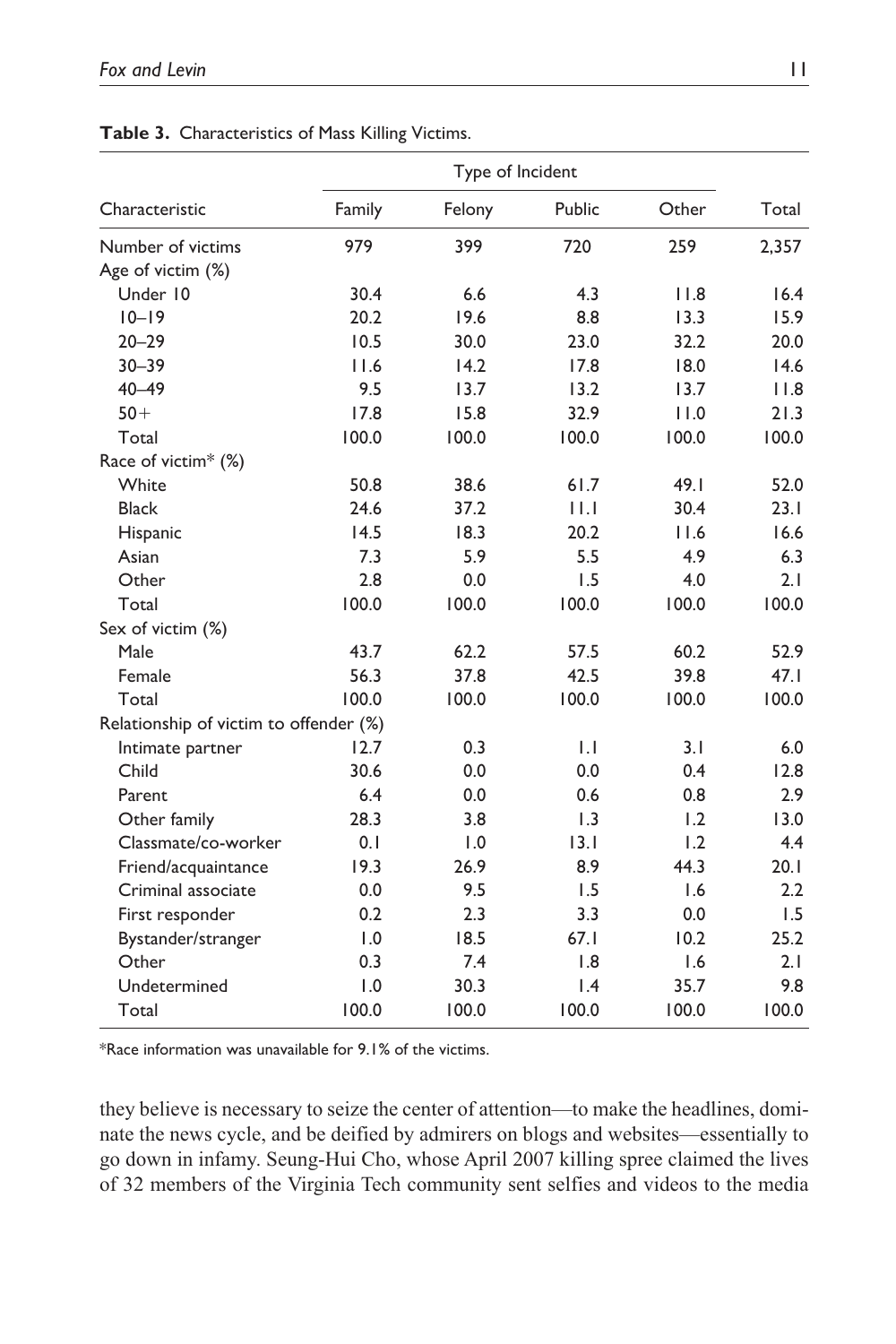that depicted him dressed as a warrior and brandishing firearms. Unfortunately, media outlets—even prominent ones—gave Cho his final wish by publishing images of him in various fearsome poses.

Many mass killers are motivated by revenge, either against specific individuals, particular categories or groups of individuals, or society at large. Most commonly, the murderer seeks to get even with people he knows—with his estranged wife and all *her* children or the boss and all *his* employees. In what Frazier (1975) termed "murder by proxy" some victims are chosen because they are identified with a primary blameworthy target. For example, in August 2010, Omar Thornton fatally shot nine co-workers and injured two others at a Connecticut beer distributor. Just prior to turning the gun on himself, Thornton called 911 to explain that his attack was in response to racist actions by the company, including his being fired for taking beer for personal consumption. He couldn't kill the company, but he could still hurt management and the business in general by executing its employees.

Some revenge-motivated mass killings are instead inspired by a grudge against an entire class of individuals—based, for example, on race, religion, gender, or sexual orientation—viewed as being responsible for the killer's difficulties in life (Levin & Nolan, 2017). Robert Bowers killed 11 worshipers at a Pittsburgh synagogue in October 2018; Dylann Roof slaughtered nine African-Americans at a Charleston, South Carolina church in June 2015; Patrick Crusius targeted Mexican-Americans in his August 2019 rampage at an El Paso Walmart resulting in 23 victim fatalities; and Elliot Rodger became an "incel hero" in May 2014 when he killed six and injured 14 others—by gunfire, stabbing and vehicle ramming—protesting years of rejection by women. These assailants may have killed indiscriminately, but not completely at random. Victims were targeted for what they were, not who they were.

The least common form of revenge killing involves an assailant who sees society in general as corrupt and unfair, even suspecting the existence of a wide-ranging conspiracy blocking success. George Hennard, Jr., for example, hated virtually everyone—minorities, immigrants, gays, Jews, and especially women. On October 16, 1991, his 35th birthday, Hennard smashed his pickup truck through the plate glass window of a crowded Luby's cafeteria in Killeen, Texas. As he methodically executed 23 and wounded many others, he shouted out, "All women of Killeen and Belton are vipers. . .This is what you've done to me!"

Mass killings for power or revenge are expressive, as they reveal profoundly held emotions or attitudes underlying the violent behavior. In contrast, the remaining forms are more instrumental in their purpose, pursuing an objective that involves loyalty, profit, or political gain.

A few mass killers are inspired by a distorted sense of love and loyalty—a desire to save their loved ones from misery and hardship. Certain family massacres involve what Frazier (1975) identified as "suicide by proxy." Typically, a husband/father is despondent over the fate of the family unit and takes not only his own life but also those closest to him to protect them from the pain and suffering. In May 1990, Hermino Elizalde, described by friends as a devoted father, was concerned that his recent job loss would allow his estranged wife to gain custody of their five children. Rather than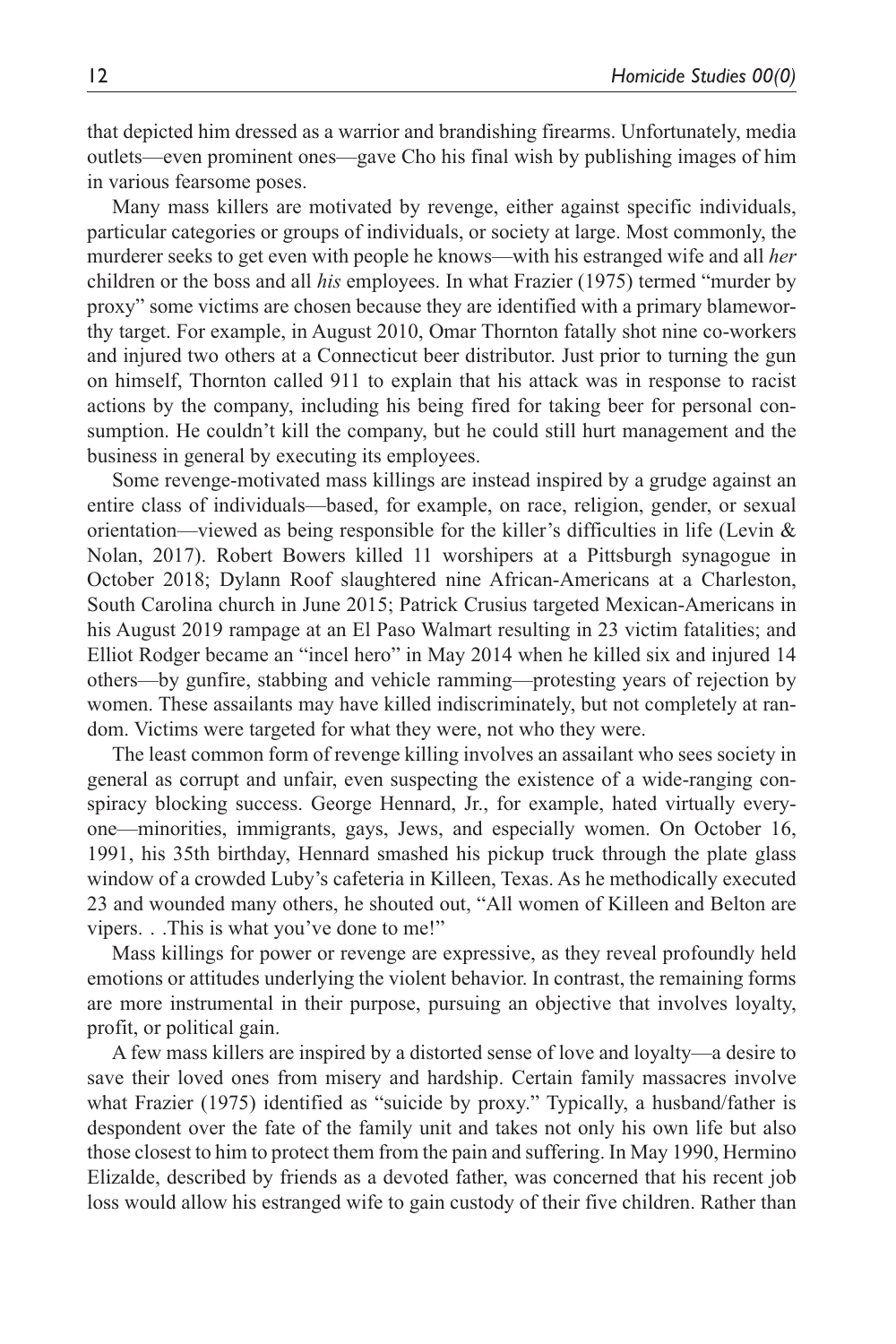risk losing his beloved kids, he killed them in their sleep, and then took his own life. By killing them all, Elizalde may have reasoned they would be reunited spiritually in a better life after death. Loyalty to a street gang or a cult leader can also be implicated in mass murder. Most famously, over 900 members of the Peoples Temple, a San Francisco-based cult led by Jim Jones, perished after drinking cyanide-laced Flavorade. Although often described as mass suicide, countless adults and children were forced to drink or else shot if they refused.

Some mass killings are terrorist acts in which the perpetrators hope to "send a message" through murder. In 1969, the "Manson family" literally left the message "Death to Pigs" in blood on the wall of Sharon Tate's mansion, hoping to precipitate a race war. Shocking more in terms of magnitude than in style, the April 1995 bombing of a federal building in Oklahoma City resulted in the deaths of 168 victims, including 19 children who attended the daycare facility housed within. Orchestrated by anti-government extremists Timothy McVeigh and Terry Nichols, the bombing was designed to avenge aggressive actions by federal law enforcement and to protest U.S. foreign policy.

As indicated, the motivations for mass murder are sometimes multi-faceted. The Oklahoma City bombing, for example, combined elements of terror and revenge. The massacre of 49 at an Orlando gay nightclub in June 2016 also mystified investigators because of its complexity. Given the location, many immediately assumed that the assailant Omar Mateen was homophobic. After it was learned that Mateen himself frequented gay clubs and websites, an element of self-loathing was considered. At the same time, the gunman's radicalization and identification with ISIL also cast him as a lone wolf terrorist. Indeed, it is not surprising that acts of violence so extreme as mass murder can be fueled by a deadly compound of irritants and precipitants.

# **Contributors to Mass Murder**

The factors that contribute to mass murder cluster into three groups: predisposers long-term and stable preconditions that become incorporated into the killer's personality; precipitants—short-term and acute catalysts; and facilitators—situational conditions that increase the likelihood of a violent eruption but are not essential to produce that response.

Predisposers incline the mass killer to act in a violent manner, including chronic frustration and externalization of blame. Chronic frustration or goal blockage has long been regarded as an important predisposing factor in the genesis of aggressive behavior. Palmer (1960) studied 51 convicted killers, most of whom had experienced severely frustrating childhood illnesses, accidents, abuse, physical defects, isolation, and poverty. The mass murderer similarly suffers from a long history of frustration and failure, concomitant with a diminishing ability to cope, which begins early in life but continues well into adulthood (Palermo, 1997). As a result, he may also develop a condition of profound and unrelenting depression, although not necessarily at the level of psychosis. This explains why so many family annihilators are middle-aged; it takes them years to accumulate the kinds of disappointments that culminate in this kind of deep sense of frustration and despair.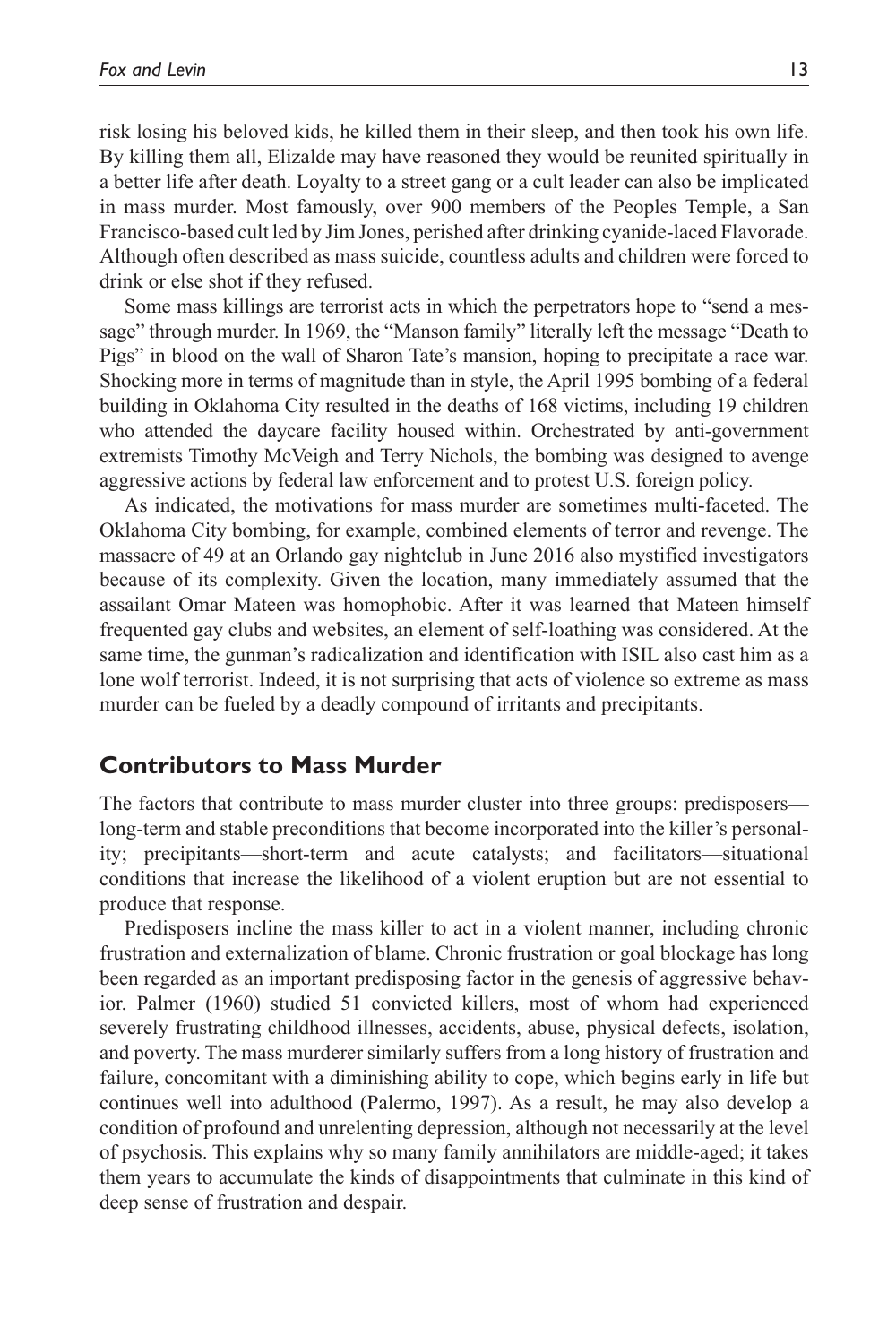Younger mass killers have also experienced repeated bouts of severe frustration and depression, especially related to school or family. For example, 20-year-old Adam Lanza, who in December 2012 killed 26 children and teachers at the Sandy Hook Elementary School, had been bullied in school, and was failing at work and school, losing his relationships with his only friend and members of his family, living in total isolation, and on the verge of ruining any contact he had with his mother, his only caretaker.

Of course, many people who suffer from frustration and depression over an extended period of time may commit suicide without physically harming anyone else. Perceiving themselves as responsible for their failures, their aggression is intropunitive. A critical condition for frustration to result in extrapunitive aggression is that the individual blames others for his personal problems (Henry & Short, 1954). Through long and difficult periods of learning, the mass killer comes to see himself never as the culprit but always as the victim behind his disappointments. More specifically, the mass murderer externalizes blame; it is invariably someone else's fault.

Given both chronic frustration and a blameful mind-set, precipitants can then trigger violent rage. In most instances, the killer experiences a sudden loss or the threat of a loss, which from his point of view is catastrophic. The loss typically involves an unwanted separation from loved ones or profound financial indebtedness, including job loss.

In December 2001, for example, 29-year-old Christian Longo murdered his wife and three young children, then stuffed their bodies into suitcases and threw them into Oregon's Alsea River. Longo was running up debt, taking out loans he could not repay, and engaging in bogus business deals. Having a taste for fine wine and cars he could not afford, killing his family gave him what he desired: a more unconstrained way of life.

Employment problems have also been found to precipitate mass killings. In February 2019, for example, 45-year-old Gary Martin killed five co-workers at the Henry Pratt Co. warehouse in Aurora, Illinois, before being shot to death by responding police. Martin was fired on the day he committed the murders after having worked for the company for 15 years. He brought a handgun to the meeting concerning his fate with the company, killing several of his victims on the spot. Martin then killed or injured others in his unsuccessful attempt to escape.

The overabundance of men among mass killers, even more than among murderers generally, may stem in part from the fact that men are more likely to suffer the kind of catastrophic losses associated with mass murder. Following a separation or divorce, it is generally the man who is ejected from the family home. He not only experiences the loss of an intimate relationship, but is cut off from his children, friends in the neighborhood, and the familiar routine and comforts of home. Furthermore, despite advances in the status of women in America, males more than females continue to define themselves in terms of their occupational role ("what they do" defines "who they are") and therefore tend more to suffer psychologically from unemployment (see Nauen, 2017).

Although not as common as the loss of a relationship or employment, certain external cues or models have also served as catalysts for mass murder. The rash of schoolyard slayings beginning with Laurie Dann's May 1988 rampage at a Winnetka, Illinois,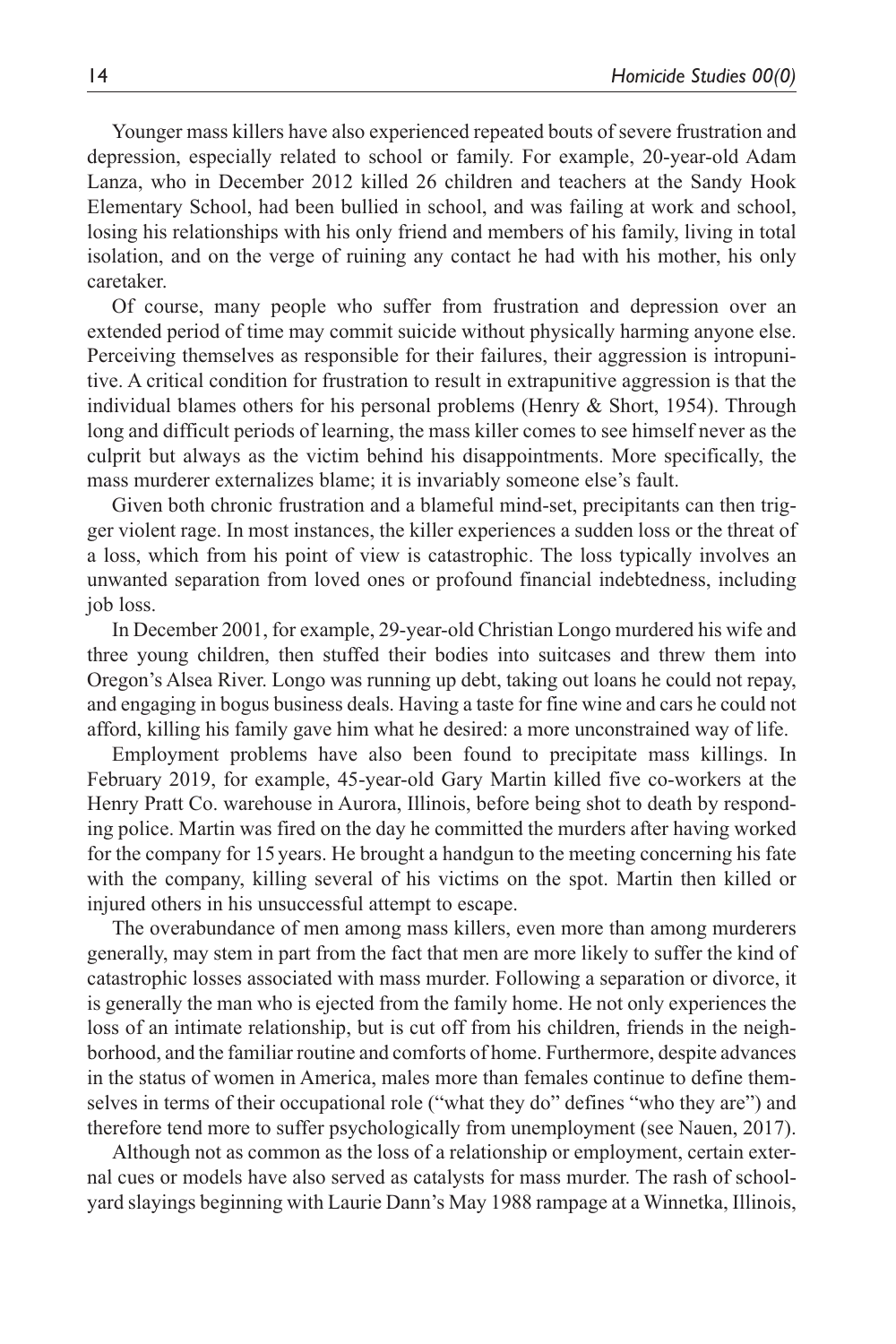elementary school and ending with Patrick Purdy's January 1989 attack in Stockton, California, suggests the possibility of a "fad" element in which mass killers inspire one another. Most strikingly, James Wilson attempted to replicate Laurie Dann's actions, spraying a Greenwood, South Carolina elementary school with gunfire, killing two children. When police searched Wilson's apartment, they found the *People* magazine cover photo of Laurie Dann taped to the wall. They also learned in subsequent interviews that Wilson talked about Dann incessantly.

Perhaps the most influential as a precipitant for others was the April 1999 Columbine High School shooting in Littleton, Colorado. Not only did the two assailants kill 13 and injure many others, they inspired dozens upon dozens of plots and actual assaults targeting schools across the country. The Columbine episode is so profoundly embedded in the nation's collective psyche that "doing a Columbine" became a widely known term for threatening the security of a school.

The tendency for a mass killing to be patterned after the actions of another is not limited to the mass media or the internet. Any authority figure can potentially serve as a catalyst for extreme violence (Kelman & Hamilton, 1989). For example, members of the Charles Manson "family" and followers of cultist Jim Jones were clearly inspired to kill by their charismatic leaders. These "father figures" provided their followers with a justification for murder by making their "disciples" feel special and then convincing them that it was necessary to kill.

In rare cases, biological factors can serve as a precipitant, especially where the usual social and psychological contributors for mass murder are lacking. There are well-documented cases in which various forms of brain pathology—head traumas, epilepsy, and tumors—have apparently produced sudden and uncontrolled outbursts of violence, not consistent with the perpetrator's personality. For the most part, however, these are outliers.

Facilitators, the third class of contributors, increase both the likelihood and severity of violence. Often characterized in the popular press as "loners," many mass killers are indeed cut off from sources of comfort and guidance, from the very people who could have supported them when times got tough. Some live alone for extended periods of time. Others move great distances away from home, experiencing a sense of anomie in their new residence. They lose their sources of emotional support and psychological stability.

Anger, despair, isolation, motive, and intent may not be sufficient conditions for mass murder, that is, not without an effective weapon. It is difficult, and often impossible, to commit a massacre with a knife or hammer—such weapons are potentially destructive, but not mass destructive. Assailants like James Ruppert, who shot to death his 11 family members in 1975, and James Huberty, who slaughtered 21 at a California McDonald's in 1984, were well trained in the use of firearms and owned quite a few of them. Both were armed with loaded guns at the very time they felt angry enough to kill.

There are countless Americans who are angry, alienated and armed, but do not contemplate mass murder, much less attempt it. The factors outlined here are quite prevalent—individually and in combination—in the general population, whereas mass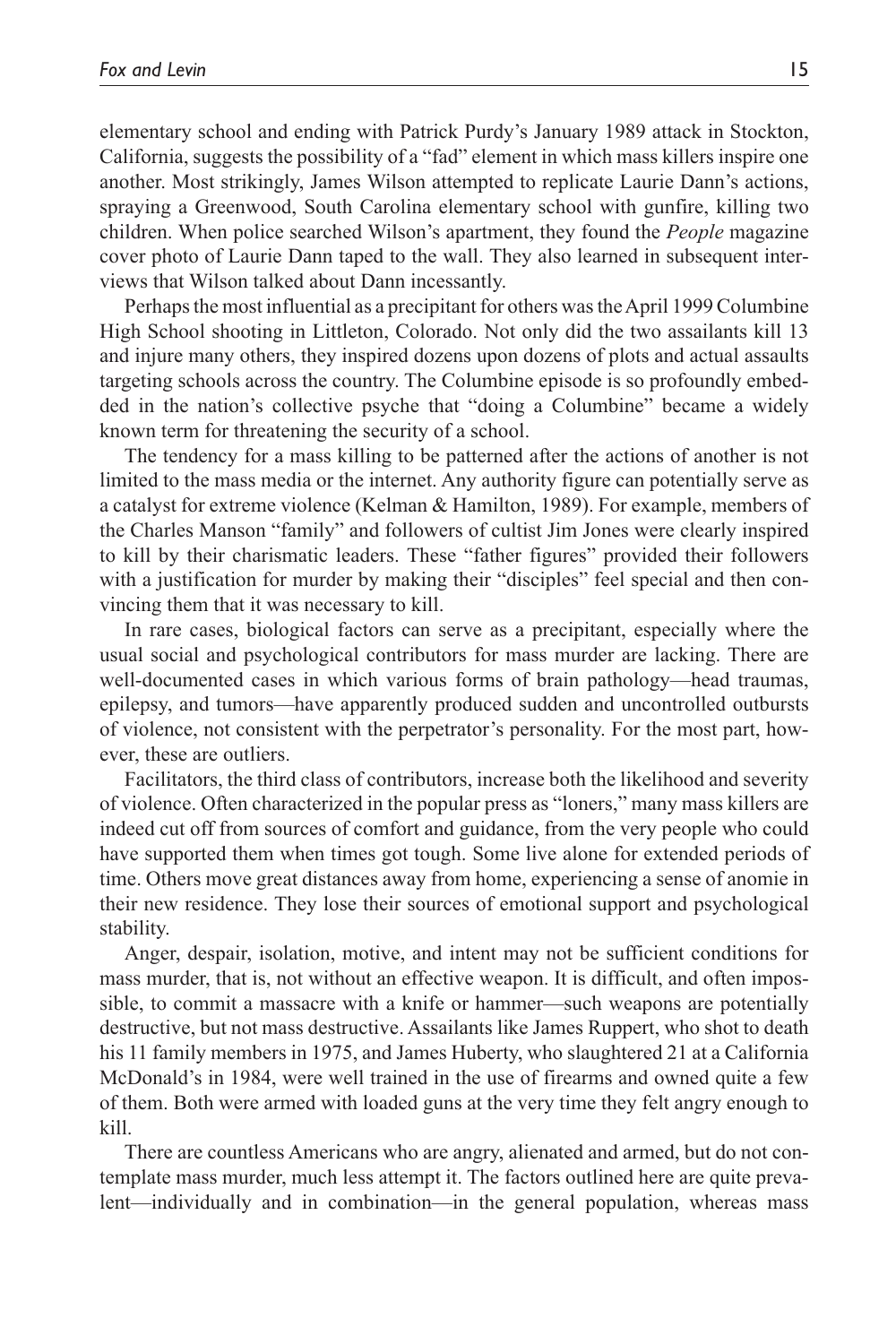murder is fortunately not. Any effort to predict such extreme acts of violence is doomed to fail because of the exceptionally low base rate of mass murder.

### **Copycat Crimes and Contagion**

As indicated, there are instances when the actions of a mass killer whose murders are widely publicized can precipitate, at least in part, others to carry out similar assaults. The potential for such copycat behavior is especially likely if an impressionable individual identifies with the role model's situation, motivation, and justification. Indeed, there are countless cases of would-be assailants who came to admire the brazen acts of infamous murderers like Dylan Klebold and Eric Harris who perpetrated the 1999 Columbine massacre or Dylann Roof who slaughtered parishioners at a church in Charleston, South Carolina.

Concerned that extensive coverage of mass shootings can inspire copycats, some members of the news media, law enforcement, and the academic community have promoted the so-called "No Notoriety" campaign, asking that the names and images of mass shooters be afforded limited exposure, if not withheld altogether (see Lankford & Madfis, 2018). This movement received a significant boost from an often-cited statistical analysis of the temporal patterns to mass shootings in which Towers et al. (2015) concluded that incidents are temporarily contagious for nearly 2weeks, producing an average of 0.2 to 0.3 subsequent attacks. This research, however, failed to measure the extent of media coverage actually given to various events. Indeed, not all mass shootings are well publicized, and some receive virtually no news coverage outside of the local area. In response, Fox et al. (2021) analyzed the amount of media coverage leading up to and following mass shootings, concluding the shootings clearly stimulate news coverage of such events, but that related news coverage or even mass shootings themselves do not precipitate additional incidents, at least not in the short term.

It is certainly appropriate for the news media to relay the basic facts about an assailant as it is a significant part of the story. Plus, it is more the act, not the actor, that others with a similar mindset might applaud and find inspirational. Many Americans can remember, for example, what took place at a Pittsburgh synagogue, a Parkland, Florida high school, and a university in Blacksburg, Virginia; Far fewer can recall the assailants' names or recognize their faces. Also, there are very few mass killers who could be considered iconic.

Although we do not see a blackout on mass killers' identities as reasonable or even feasible, there are occasions when the media crosses the line from news reporting to celebrity watch. Background stories detailing an assailant's relationships, hobbies, and lifestyle are superfluous, transforming an undeserving criminal into someone with whom others might identify. Similarly, publishing lengthy rants posted online by a mass killer, and characterizing it as a "manifesto," inappropriately suggests that the words and ideas are an important read.

A far better news angle, at least for not encouraging copycats, is to emphasize resilience. For example, coverage of the citizens of El Paso standing in line to donate blood in the wake of the Walmart massacre relayed the message that the assailant didn't win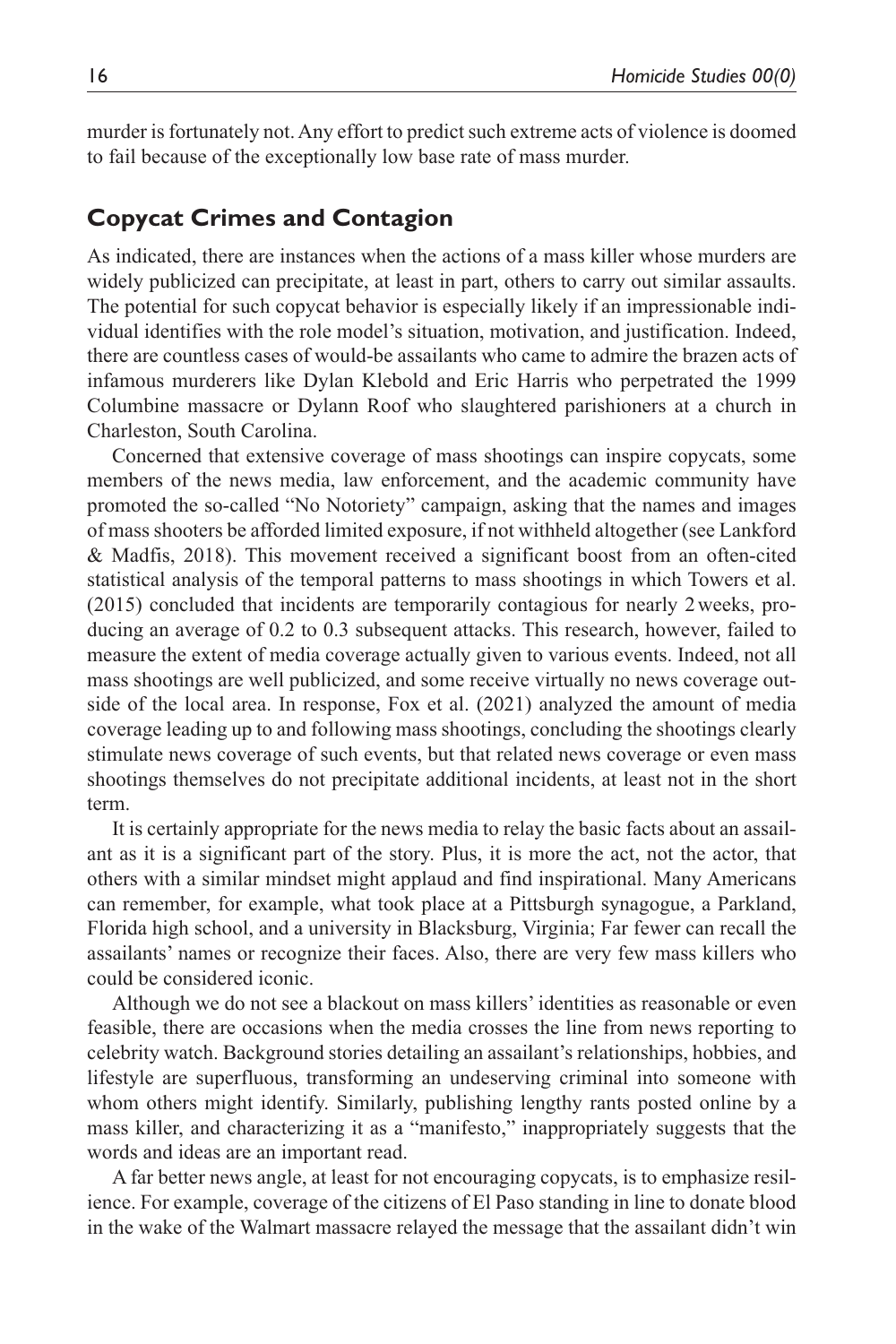in the end. Furthermore, highlighting the heroic deeds of first responders or bystanders in the face of crisis similarly offers a positive spin, one that readers and viewers prefer over disturbing and detailed reports concerning the carnage (Levin & Wiest, 2018).

# **The Right Policy Response for the Wrong Reason**

There are two policy responses that are consistently raised in the aftermath of a widely publicized mass shooting: expanding the availability of mental health services and various forms of gun control. Both approaches have merit and are the right thing to do, but not necessarily for the reason cited for doing them.

Countless Americans can benefit from greater access to treatment for various psychological ailments, from minor to severe. However, mass murderers generally are not mentally ill. According to Brucato et al. (2021), only 11% of mass murderers (and 8% of mass shooters) exhibited symptoms of serious mental illness. Indeed, someone so confused, disoriented, or out of touch with reality would have difficulty planning, preparing for, and executing a deadly attack. More importantly, mass murderers, as indicated, tend to externalize blame for their failures, seeing themselves as the victim of injustice, not as weak or infirmed. They want fair treatment from others, not treatment in the form of counseling. If improving the mental health system is a worthy goal, then it need not be tied to mass killing. That only adds to the stigma of mental illness by conflating it with mass murder.

It is also important, of course, to keep dangerous weapons away from dangerous individuals, but that goal is easier articulated than accomplished. Most mass killers do not have a criminal record or a prior commitment to a mental health facility that would bar them under federal law from purchasing a gun from a licensed dealer (FFL). And those who are unable to buy weapons from an FFL can still find many alternative avenues for acquiring guns without a background check. For example, an examination of the 40% of mass public shooters whose criminal or psychiatric histories would classify them as prohibited purchasers under federal law were able, nonetheless, to obtain their firearms by means of a private sale from friends or family, a purchase from an online gun seller, a "ghost gun" assembled from a kit, or theft (Fox, 2021).

Prompted in large part by the spate of mass shootings in recent years, gun control advocates have pushed for a variety of changes in firearms regulations—from universal background checks to red flag laws, from bans on large capacity magazines to raising the minimum age for purchasing firearms. Many of these worthy proposals can potentially reduce the prevalence of homicide and suicide in this country, but whether they would affect the most extreme forms of gun violence is questionable, at best. Mass killers are typically quite determined to carry out their intended attack. Certain changes in gun laws may make it more challenging for them to acquire deadly weapons, but most would likely find a way.

A scientific review of empirical studies on the effectiveness of nine different gun control policies on the incidence of mass shootings found the evidence to be inconclusive (see Smart et al., 2020). The low rate of occurrence of mass shootings along with the wide array of contaminating factors make it difficult to isolate the impact of any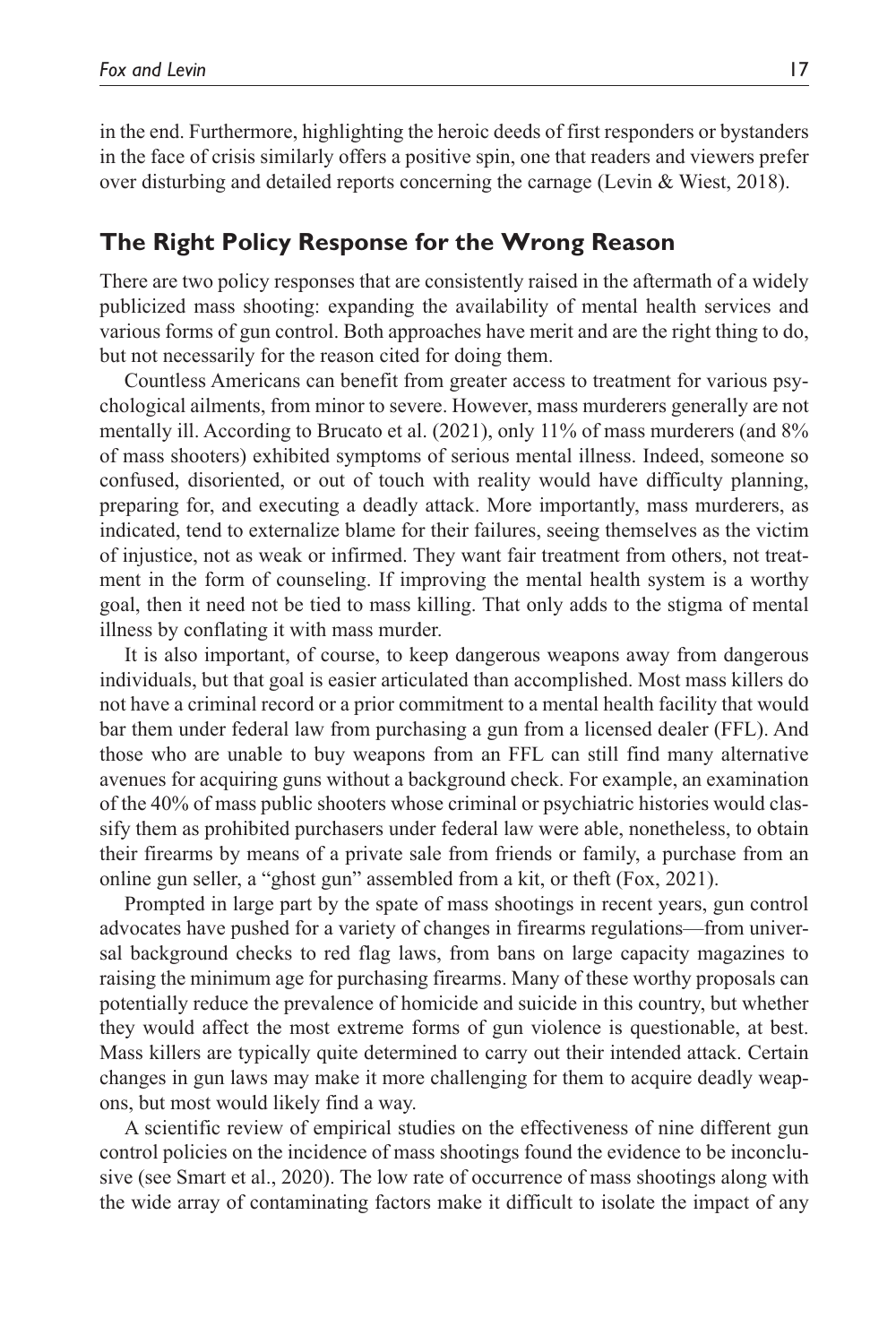particular change in gun restrictions. Of course, inconclusive effects do not mean no effects. Although not easily measured, any reasonable policy measure that reduces the scourge of mass murder is desirable, however modest that impact may be.

### **Avenues for Future Research**

As indicated, there has been a significant acceleration of research in recent years related to mass murder, especially massacres carried out with firearms. This expansion in scholarly effort has centered heavily on the impact of gun policies as well as the role of mental illness. Although the final word on these matters has not been established, there are some additional areas that future research might explore.

In the wake of the 2018 mass shooting at the Marjory Stoneman Douglas High School in Parkland, Florida, dozens of states responded by enacting various Extreme Risk Protection Order (ERPO) laws—or "Red Flag Laws," as they are often called. Prior research on the effectiveness of these provisions for temporarily taking guns away from individuals deemed to be dangerous to themselves or others has focused almost exclusively on suicide prevention. Given that the primary impetus for passing ERPO laws has involved the potential for homicide—and mass shootings in particular, it would be important to evaluate the impact of gun confiscation measures, including making recommendations on how best to proceed without inadvertently precipitating a violent response to such actions (see Wintemute et al., 2019).

Whereas ERPO laws are designed as a preventive move in the face of specific threats against family members or co-workers, there is growing concern for individuals whose animus is more generalized against others based on their race/ethnicity, religion, gender, gender identity, or disability status. Research is needed to identify optimal strategies and settings that will encourage members of society to interact cooperatively with others who are different (Levin & Nolan, 2017).

Although the high rate of gun ownership in the United States is often cited as a major factor in explaining the scourge of mass shootings, future research should address other characteristics of American society that contribute to the carnage. In comparison with citizens of other nations, Americans are especially prone to social isolation, a key factor in many mass killings. According to the U.S. Census Bureau (2019), the percentage of single-person households, now approaching 30%, has nearly doubled over the past half century. The trajectory in social isolation in American life has even been characterized as an "epidemic" (see U.S. Health Resources & Services Administration, 2019). Thus, research should explore strategies that can provide support to those for whom loneliness is their constant companion.

Americans' level of confidence in traditional institutions has declined precipitously in recent years (Brenan, 2021), and distrust of these institutions has become a powerful motivator for some who seek vengeance through extreme violence. Future research should, therefore, examine ways to improve the credibility of our mainstream organizations and practices (e.g., Congress, the mass media, big business, the police and the courts) so that disgruntled Americans no longer see a need to go to the margins of society—to forms of violent extremism—for solutions to their problems (Brenan, 2021).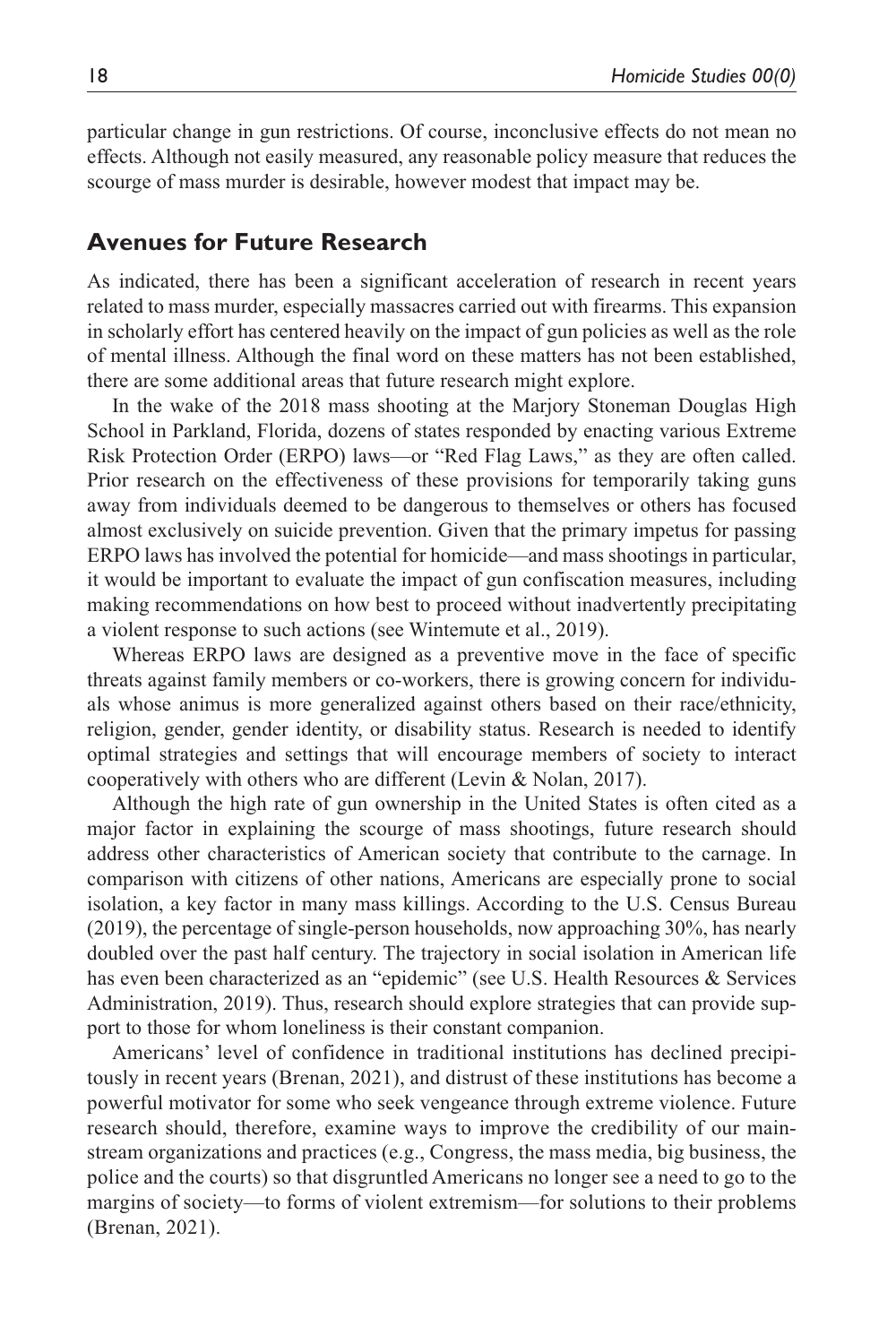#### **Declaration of Conflicting Interests**

The author(s) declared no potential conflicts of interest with respect to the research, authorship, and/or publication of this article.

### **Funding**

The author(s) received no financial support for the research, authorship, and/or publication of this article.

### **ORCID iD**

James Alan Fox **D** <https://orcid.org/0000-0002-7406-7895>

#### **References**

- American Psychological Association. (2019, August 15). *One-third of US adults say fear of mass shootings prevents them from going to certain places or events*. Author. [https://www.](https://www.apa.org/news/press/releases/2019/08/fear-mass-shooting) [apa.org/news/press/releases/2019/08/fear-mass-shooting](https://www.apa.org/news/press/releases/2019/08/fear-mass-shooting)
- APM Research Lab. (2019, October 2). *Knowledge of gun-related deaths*. Author. [https://www.](https://www.apmresearchlab.org/gun-survey-deaths) [apmresearchlab.org/gun-survey-deaths](https://www.apmresearchlab.org/gun-survey-deaths)
- Brenan, M. (2019, September 10). *Nearly half in U.S. fear being the victim of a mass shooting*. <https://news.gallup.com/poll/266681/nearly-half-fear-victim-mass-shooting.aspx>
- Brenan, M. (2021, July 14). *Americans' confidence in major U.S. institutions dips*. [https://news.](https://news.gallup.com/poll/352316/americans-confidence-major-institutions-dips.aspx) [gallup.com/poll/352316/americans-confidence-major-institutions-dips.aspx](https://news.gallup.com/poll/352316/americans-confidence-major-institutions-dips.aspx)
- Brucato, G., Appelbaum, P. S., Hesson, H., Shea, E. A., Dishy, G., Lee, K., Pia, T., Syed, F., Villalobos, A., Wall, M. M., Lieberman, J. A., & Girgis, R. R. (2021). Psychotic symptoms in mass shootings v. mass murders not involving firearms: findings from the Columbia mass murder database. *Psychological Medicine*. Advance online publication. [https://doi.](https://doi.org/10.1017/s0033291721000076) [org/10.1017/s0033291721000076](https://doi.org/10.1017/s0033291721000076)
- Duwe, G., Sanders, N. E., Rocque, M., & Fox, J. A. (2021). Forecasting the severity of mass public shootings in the United States. *Journal of Quantitative Criminology*. Advance online publication.<https://doi.org/10.1007/s10940-021-09499-5>
- Fox, J. A. (2021, April 16). *Testimony in Joe Holcombe, et al. v. United States*. U.S. District Court for the Western District of Texas.
- Fox, J. A., & Levin, J. (2015). Mass confusion concerning mass murder. *The Criminologist*, *40*(1), 8–11.
- Fox, J. A., Sanders, N. E., Fridel, E. E., Duwe, G., & Rocque, M. (2021). The contagion of mass shootings: The interdependence of large-scale massacres and mass media coverage. *Statistics and Public Policy*, *8*, 53–66. <https://doi.org/10.1080/2330443x.2021.1932645>
- Frazier, S. H. (1975). Violence and social impact. In J. C. Schoolar & C. M. Gaitz (Eds.), *Research and the psychiatric patient* (pp. 191-200). Brunner/Mazel.
- Henry, A. F., & Short, J. F. (1954). *Suicide and homicide: Some economic, sociological and psychological aspects of aggression*. Free Press.
- Kelman, H. C., & Hamilton, V. L. (1989). *Crimes of obedience: Toward a social psychology of authority and responsibility*. Yale University Press.
- Lankford, A., & Madfis, E. (2018). Don't name them, don't show them, but report everything else: A pragmatic proposal for denying mass killers the attention they seek and deterring future offenders. *American Behavioral Scientist*, *62*(2), 260–279.